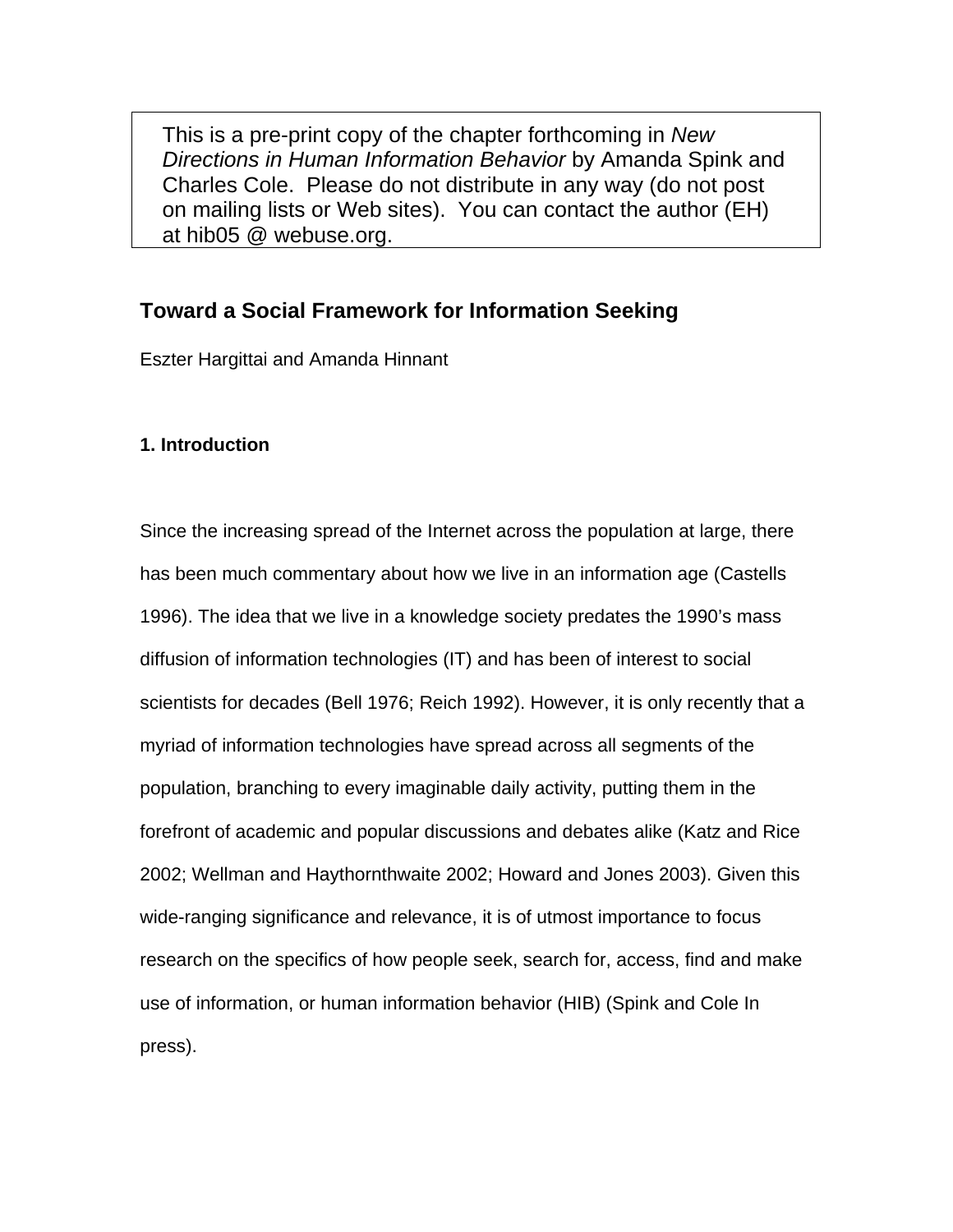#### Page 2 of 34

Undoubtedly, the rapid spread of IT to an increasing portion of the population has made more information readily available to people than ever before. This aspect of IT prompted early commentators to express much enthusiasm for these technologies (Barlow 1997; Dizard 1997). Concurrently, however, others expressed concern that the riches provided by the new resources would not be distributed equally among different segments of the population (Anderson, Bikson, Law and Mitchell 1995; DiMaggio, Hargittai, Celeste and Shafer 2004). These concerns are related to the idea that mere *availability* of information does not equal *accessibility*, nor does it necessarily provide a realistic chance that people may come across the types of information of most interest or use to them (Hargittai 2000: 234-235). Consequently, to ensure equal access and that people find the information they need, library and information science researchers must strive for a better understanding of how people are accessing information and how this may differ across populations. HIB broadens our understanding of how people react to information by focusing in on specific groups and trying to understand the social framework of their information condition.

In this chapter then, we focus on new directions in the development of a social framework for understanding the information behavior of well-targeted groups in society. That is, we explore how one's social positioning influences one's information behavior which, in turn, influences the information-seeking behavior of the populations studied. We concentrate especially on HIB through information technologies, but base our discussion in a more general framework of HIB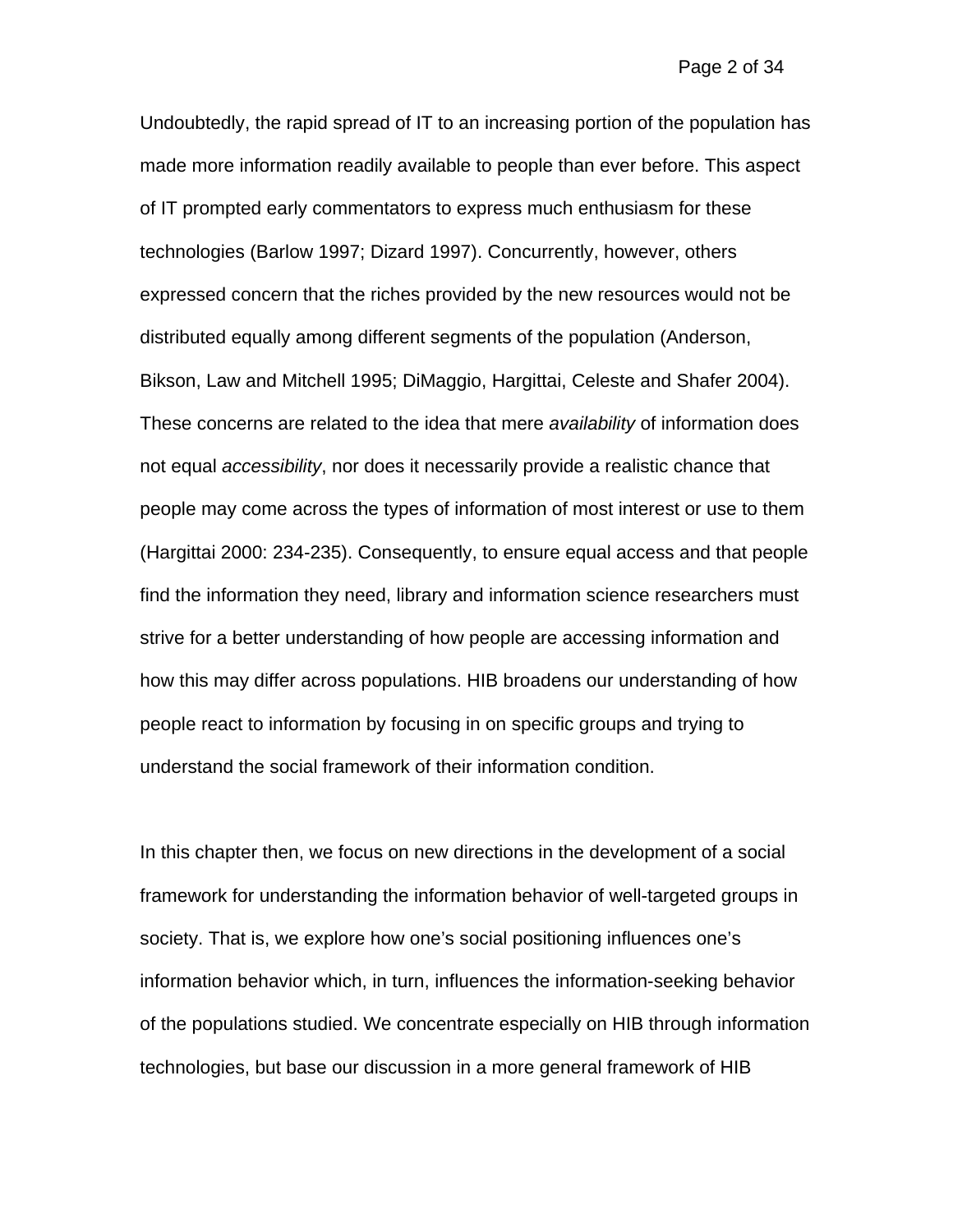behavior encompassing other sources. We integrate work from information science, sociology and other disciplines to argue for a more holistic approach to the study of HIB. We outline both conceptual and methodological challenges facing the field of HIB and, for each, suggest specific directions for future research.

In addition to drawing on research in the fields of information science, we also discuss contributions made to the topic at hand by the literature on the digital divide stemming from various social science disciplines (van Dijk 1999; DiMaggio, Hargittai, Celeste and Shafer 2004; van Dijk 2005). We aim to show that these areas have much to gain from each other and have some important commonalities that are worth exploring together. As the research program on the "digital divide" has moved toward looking at the various dimensions of digital inequality, some researchers have started to incorporate studies related to information-seeking into their agenda including explorations of skill (Hargittai 2002; 2003; Mossberger, Tolbert and Stansbury 2003) and IT competency (Bunz 2004). In this chapter, we draw on recent developments and challenges faced by the digital divide literature to gain a greater understanding of some of the ways in which work on HIB behavior should evolve.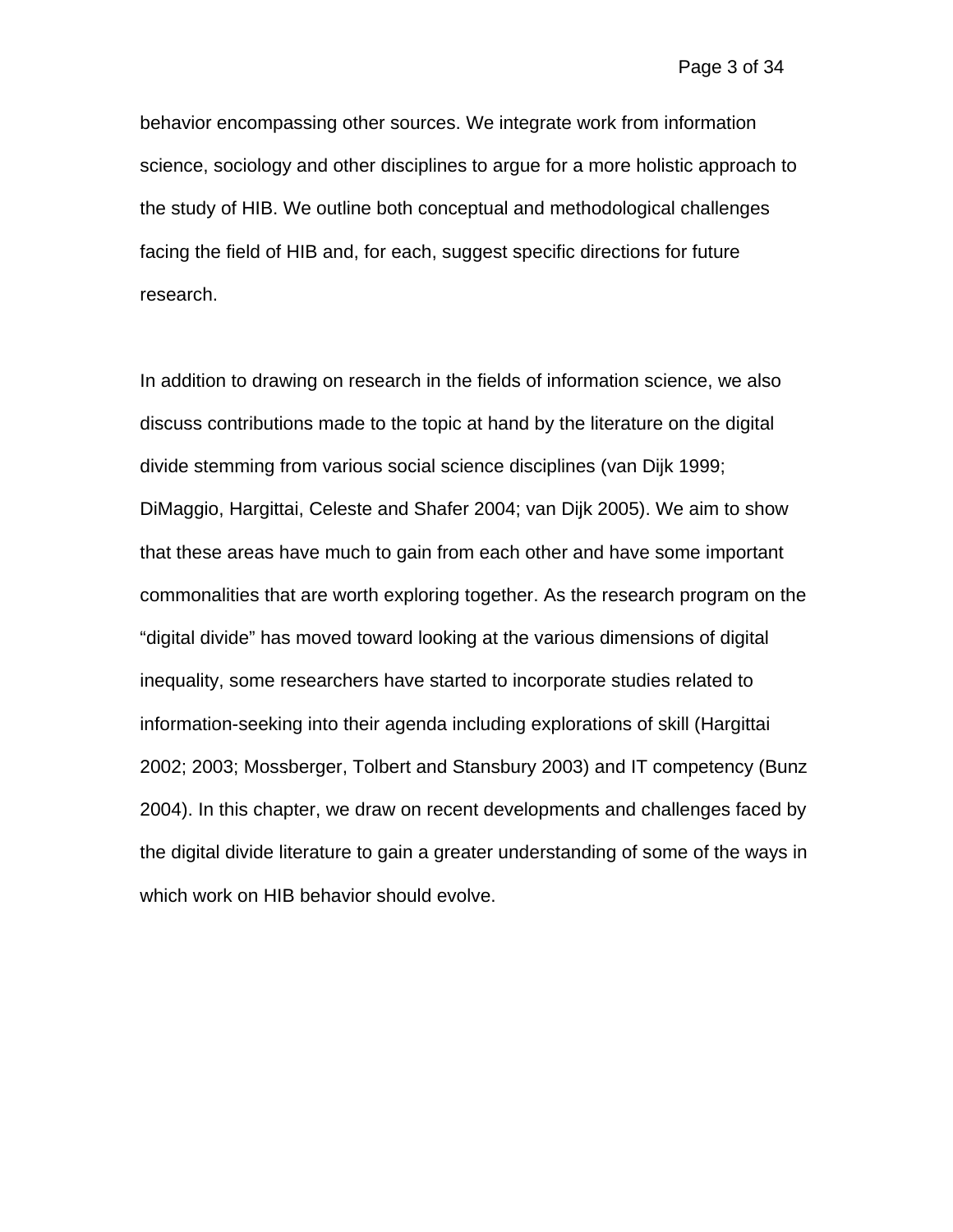Page 4 of 34

#### **2. Chapter Roadmap**

We start in Section 3 by presenting a conceptual framework for studying the social aspects of HIB. We begin that section by discussing the ways in which people's social attributes (demographic characteristics, their socio-economic status) may influence what methods they employ for information seeking, searching and information use, and how successful they may be in these endeavors.

Next, we explore how the context of the user's actions matters. We consider several types of context that may be relevant to the topic at hand, from the level of autonomy people enjoy in accessing different types of resources to the extent to which they can draw on social support networks for assistance. Finally, we delineate the different types of HIB in which people may engage from the various goals and purposes that may guide their behavior to the types of sources and means they may employ in an attempt to satisfy their information objectives.

In Section 4, the methodological section, we consider challenges in the realm of both data collection and measurement. We start by a discussion of sampling concerns as we feel it will be important for the field to expand the populations under study. We then explore what methods may be most appropriate for some of the proposed research. Finally, we elaborate on some of the difficulties in operationalizing variables that we deem important in the study of social factors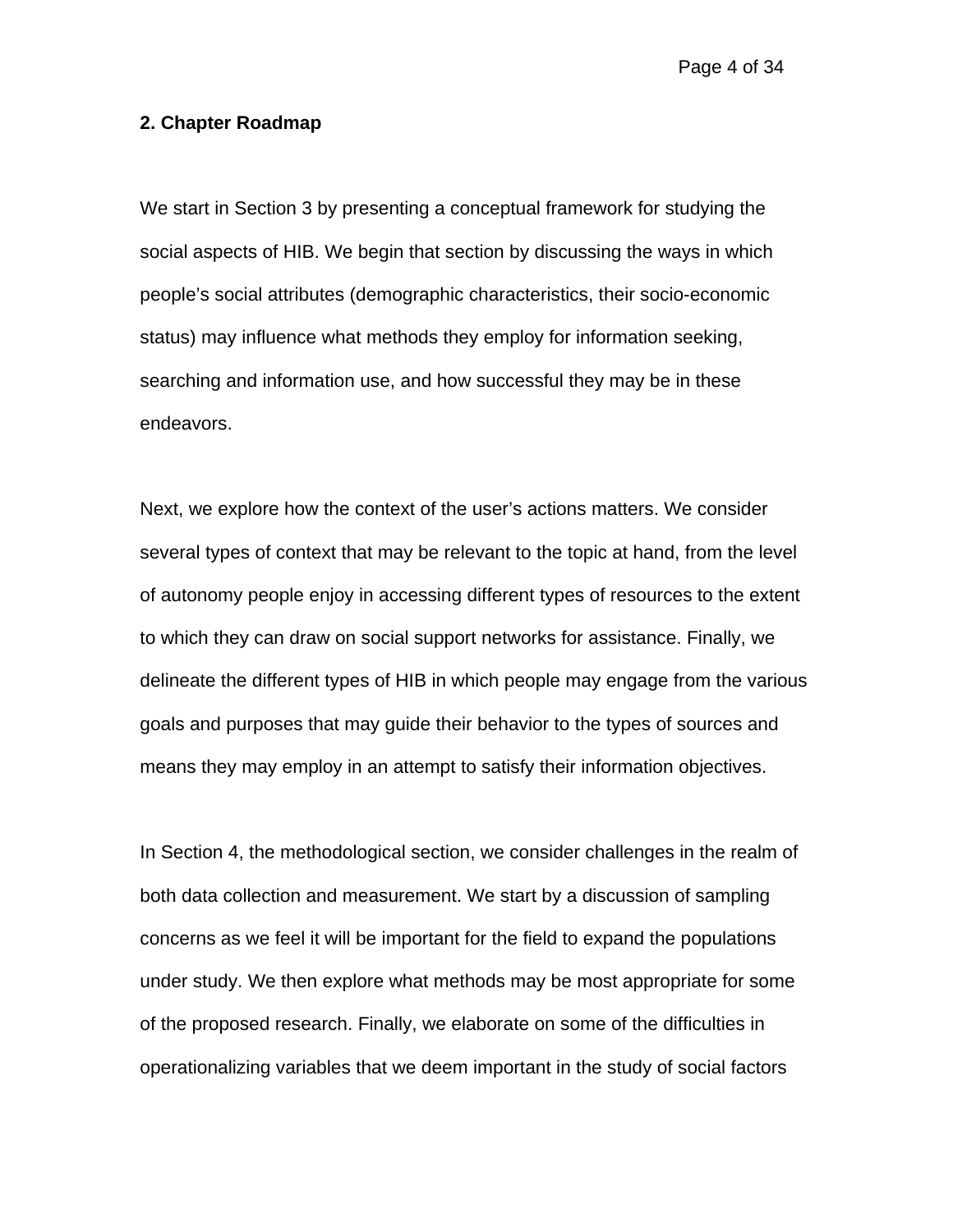relevant to information seeking. For each of these points, we draw on existing literature to suggest strides that have already been made in advancing the research agenda and outline challenges that remain. We end our chapter by summarizing why we believe it is important to consider the social factors of information seeking in studies of HIB.

#### **3. Conceptual Framework**

Much of the existing work on information seeking has focused on the technical and cognitive aspects of the behavior often ignoring or only briefly mentioning the relevant social factors in the process (Marchionini 1995; Case 2002). For example, Spink (2002) notes in her Introduction to a Special Issue on Web Search in the *Journal of the American Society for Information Science and Technology* that "Social and organizational impacts and aspects of the Web are not well represented in this special issue. A further special issue, including social and organizational Web research is much needed" (p. 65). Here, we take this observation seriously and consider the social aspects of both Web research and information seeking more generally.

Since Spink (2002), researchers in library and information science (LIS) have expanded their perspective on what should be studied in information seeking research, making information seeking itself but one part of a broader picture, which they call HIB. Information seeking is now just purposive information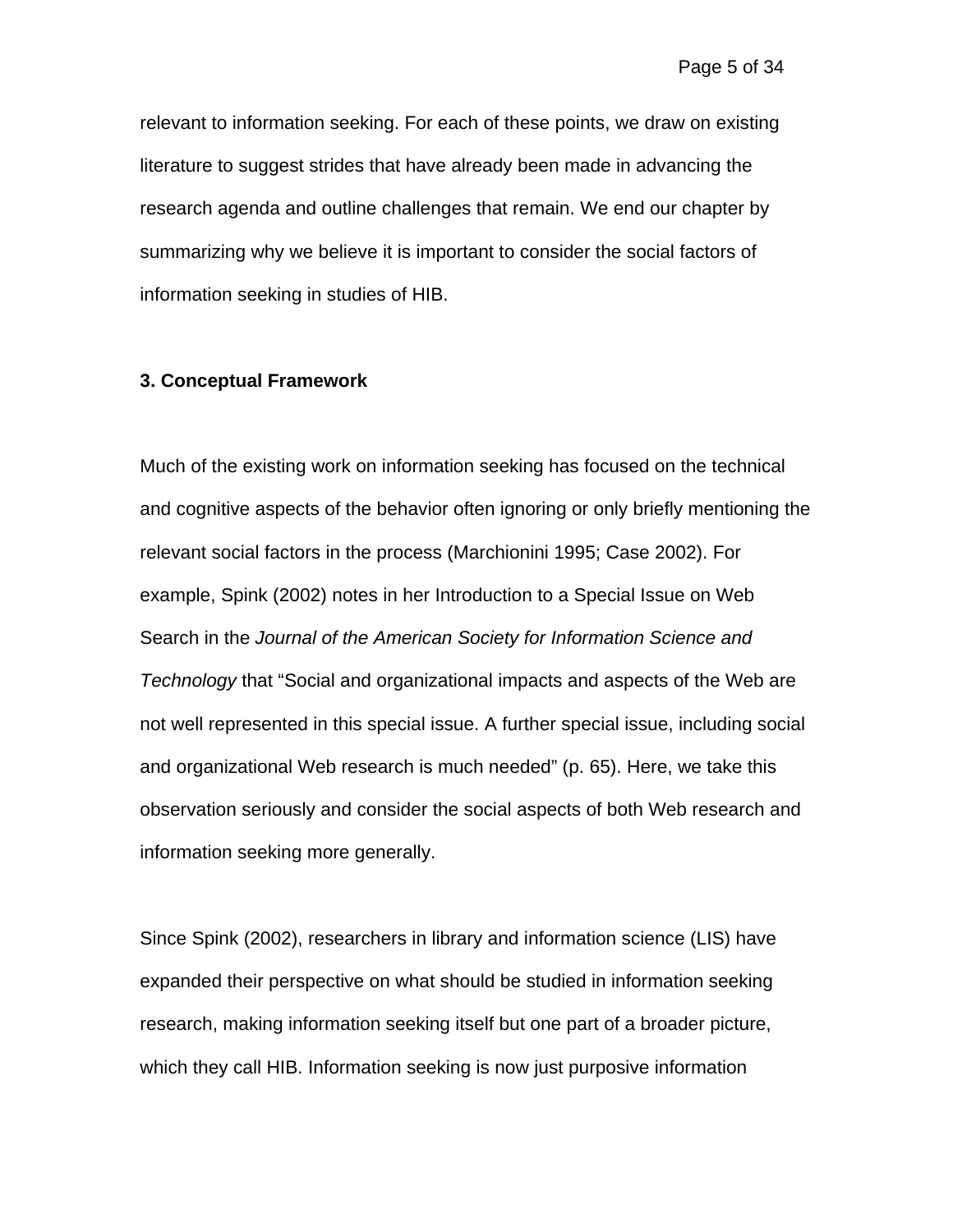seeking as information seeking research has traditionally examined the problem situation of the user, and the purposive information seeking done to solve the problem.

A particularly important milestone in this evolution from information seeking to a broader HIB approach is everyday life information seeking (ELIS) which focuses on the "small worlds" of the group being studied, particularly the social aspects or social situation of the studied group. Chatman (1991), for example, studied the social aspects of janitors, their small world which was divided into insiders and outsiders. Insiders share the same perspective, and this perspective has cultural, social and occupational aspects (Houtari and Chatman 2001). These aspects in turn are more important than any information coming at the small world from the outside that does not coincide with these aspects. The ELIS perspective examines and values the social context in which information is accepted or not accepted in a specific community group.

In this section, we start by making a case for the inclusion of people's social attributes in studies of information behavior. We discuss why ignoring variables such as gender, age and socio-economic status may lead us to draw mistaken conclusions about the HIB of the population at large. We draw on earlier work that linked such factors to differences among people's ability to perform various information-seeking tasks. We continue by considering the various types of contexts in which people may seek, search and use information and how these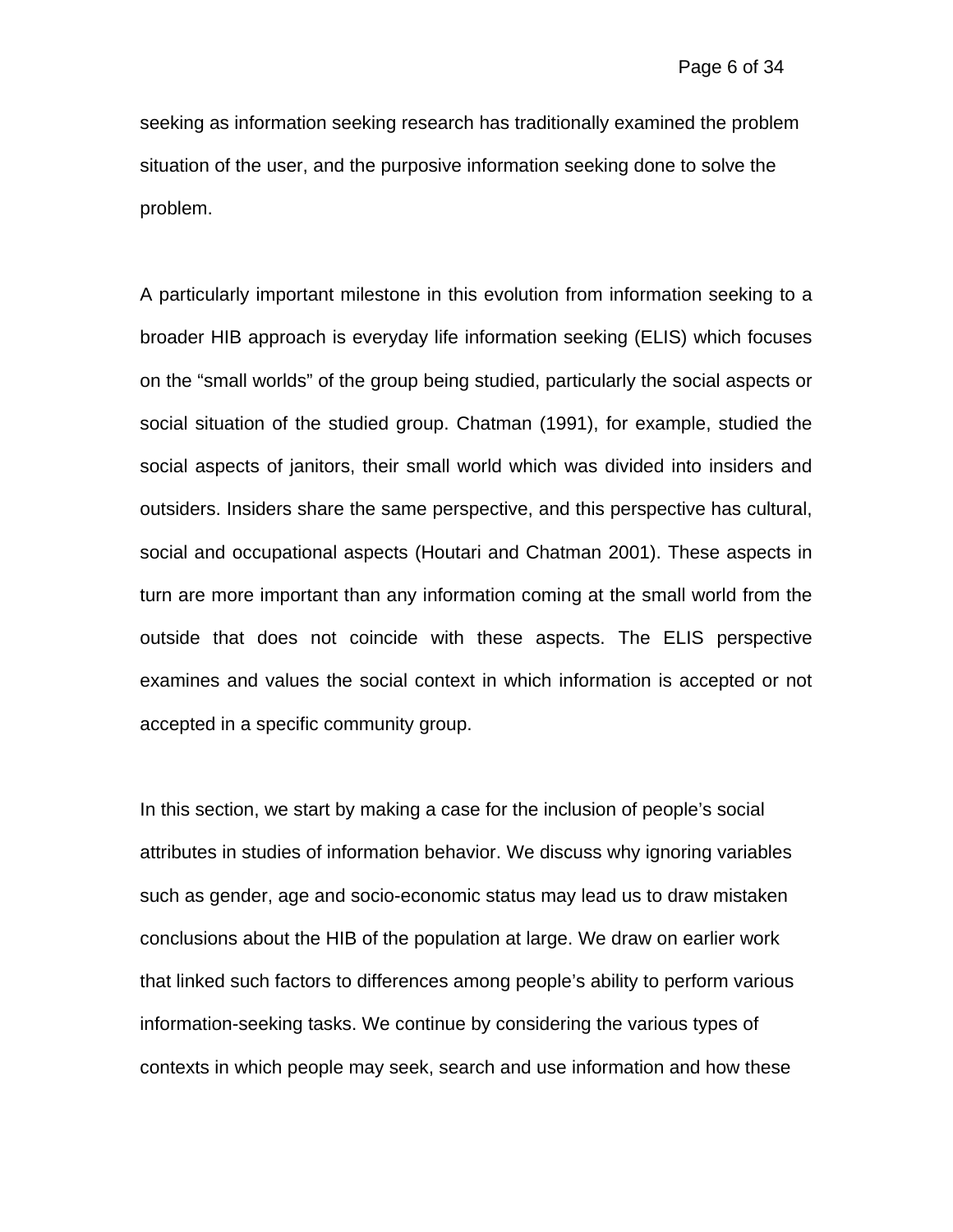contexts may influence their behavior. We also reflect on the different goals and purposes that lead people to seek information, and how research should be conscious of all these factors for a better understanding of HIB.

#### **3.1 Social Attributes**

Few studies in the information-seeking literature elaborate on subjects' social attributes such as gender, age, race, ethnicity, education and income. This is partly due to the fact that variance on some of these factors is often not present in the samples used by researchers to study related questions. Most studies in information seeking have traditionally looked at academics, students or university library patrons, because these populations are readily available for study.

In a LIS study of the information seeking channels used by African Americans living in a subsidized housing complex in Dallas Texas, Spink and Cole (2001) concluded that these residents lived in relative isolation, but nonetheless they had what was called an Information Environment that could be studied and had specific characteristics. Agada (1999) explored the information-use environment of African-American inner-city gatekeepers and noted that the needs in such a community and approaches to information seeking were different from those experienced in more privileged milieus. A user's socio-economic background may well influence his or her information-seeking behavior highlighting the importance of focusing on related variables in our explorations of HIB if we are to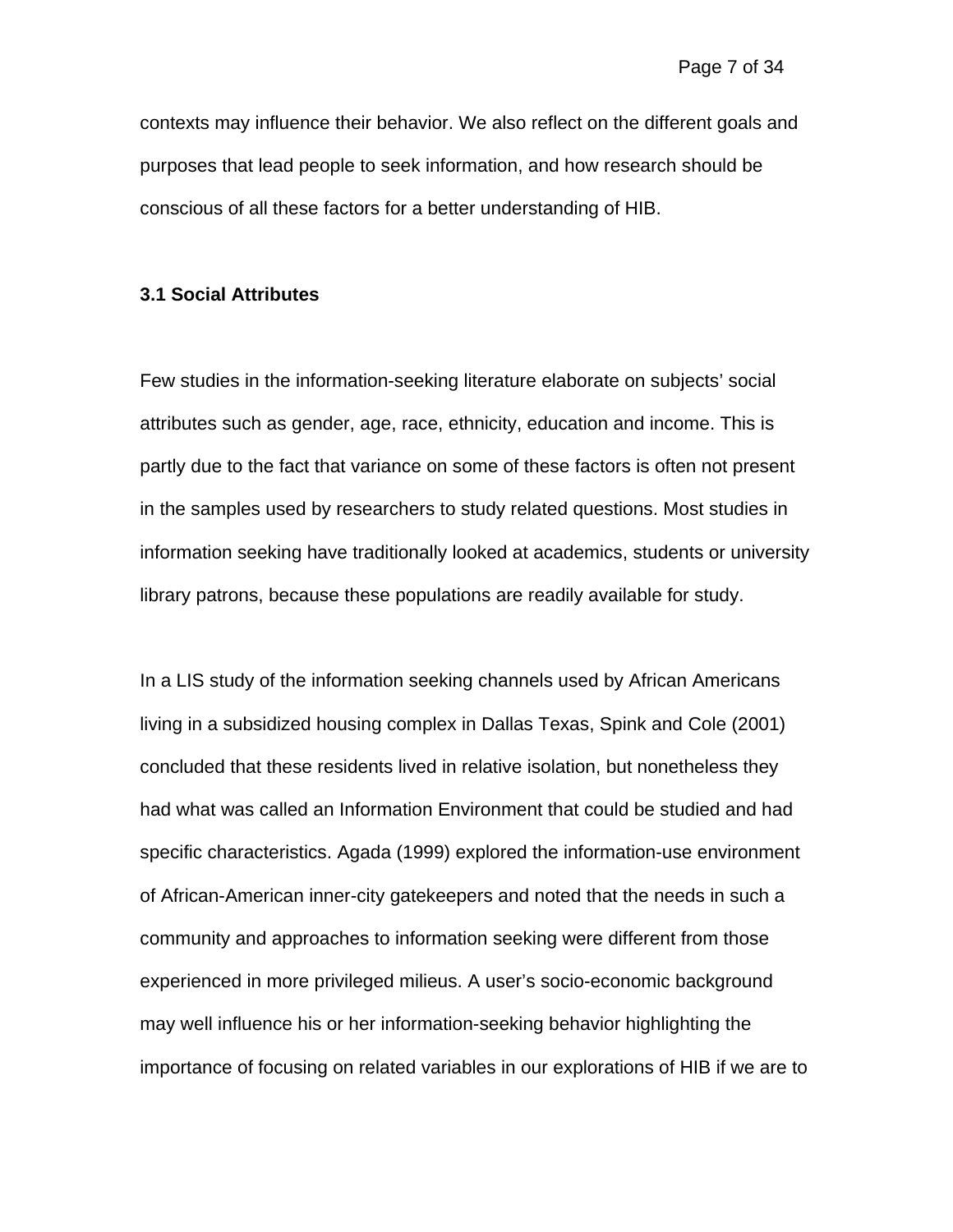develop an understanding of HIB that reaches past very particular privileged communities of people.

Given the large number of studies administered on undergraduate or graduate students, variables such as age and education are held constant (Case 2002). Nonetheless, even in such studies, ignoring other attributes such as gender may lead to drawing the wrong conclusions about certain subpopulations.

Work exploring possible gender differences in computer and Internet use has often found differences between how male and female users integrate these media into their lives (Schumacher and Morahan-Martin 2000; Boneva, Kraut and Frohlich 2001; Liff and Shepherd 2004). Although these studies did not focus on information-seeking per se, their findings that men and women perceive and use these technologies differently may have important implications for how people of different genders perform information-seeking tasks using IT.

HIB broadens the perspective on studies about possible differences between men and women and how they use IT. Are women more likely as compared to men to turn to their social networks for information? Do women incorporate and interpret material differently from men? These are relevant questions especially as IT services with important collaborative features become more widespread. The increasing spread of and reliance on IT in organizations may lead to changes in how responsibilities are allocated and work is conducted. Might the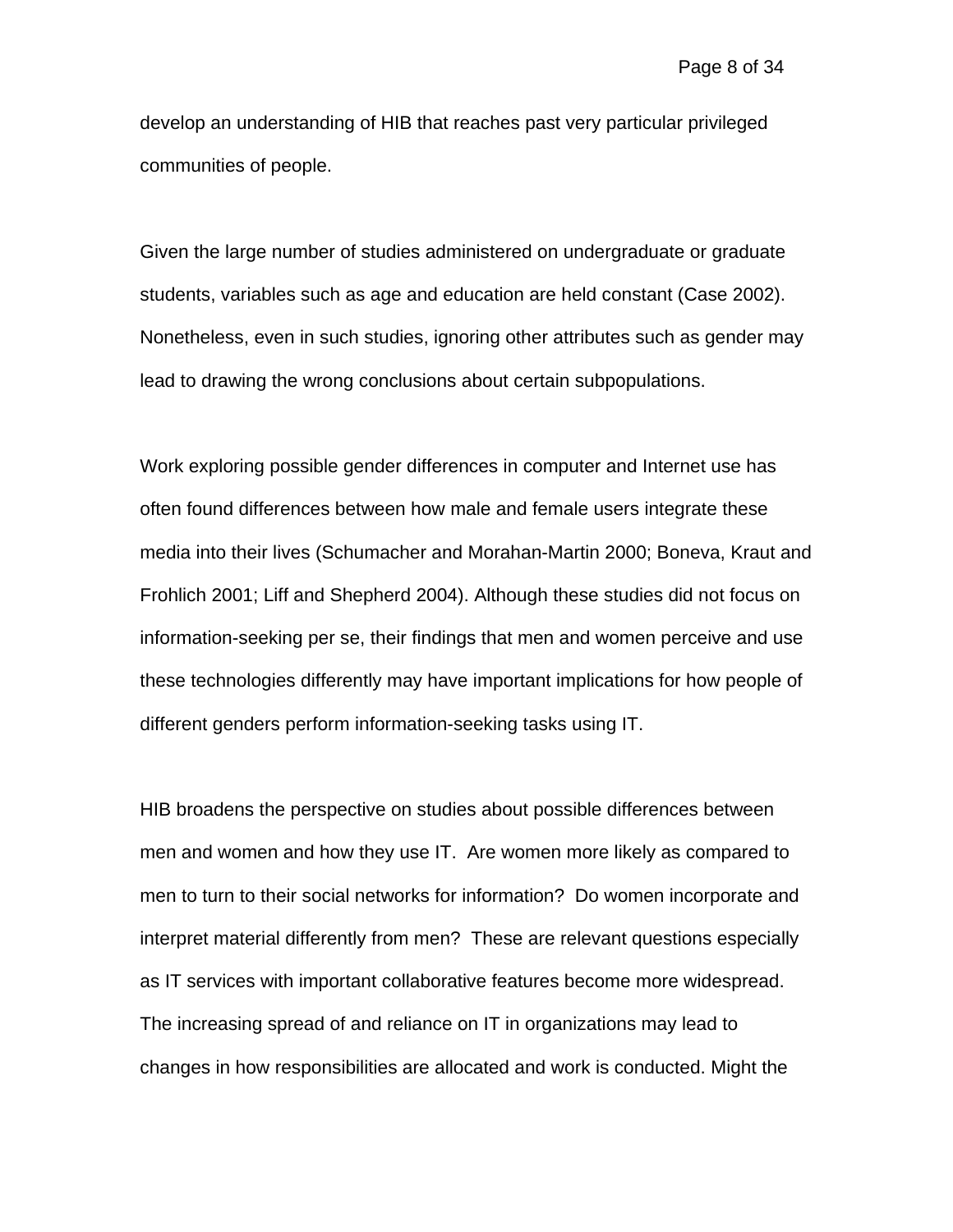incorporation of IT services have different results depending on the particular workforce due to interaction effects of gender? If it is a variable we ignore in our analyses then we will never know how generalizable certain findings are across population groups.

Age is another factor that should not be ignored in studies looking at how people find material of interest to them. There may well be generational differences in how people approach information-seeking tasks so ignoring this attribute of users will result in faulty generalizations about how different people may undertake a search task. However, it is not enough to make a simple assumption about the effects of age on information seeking behavior.

Older people are sometimes believed to be shy or slow with information technologies, but such approaches are rarely based on rigorous empirical evidence. Assumptions like this are, at times, considered as the only possible explanation of the particular ways in which the elderly use IT. However, the few related studies that do take a nuanced look at the mediating effects of age seem to suggest alternative explanations. Hargittai (2003), looking at the online behavior of one hundred adults in age ranging from 18-81, found that although older users were more likely to make typographical and spelling mistakes during the study, the effect of age disappeared once the statistical models controlled for use of a computer at work and experience with the Internet. Similarly, she found that although older users were less likely to find certain types of material online,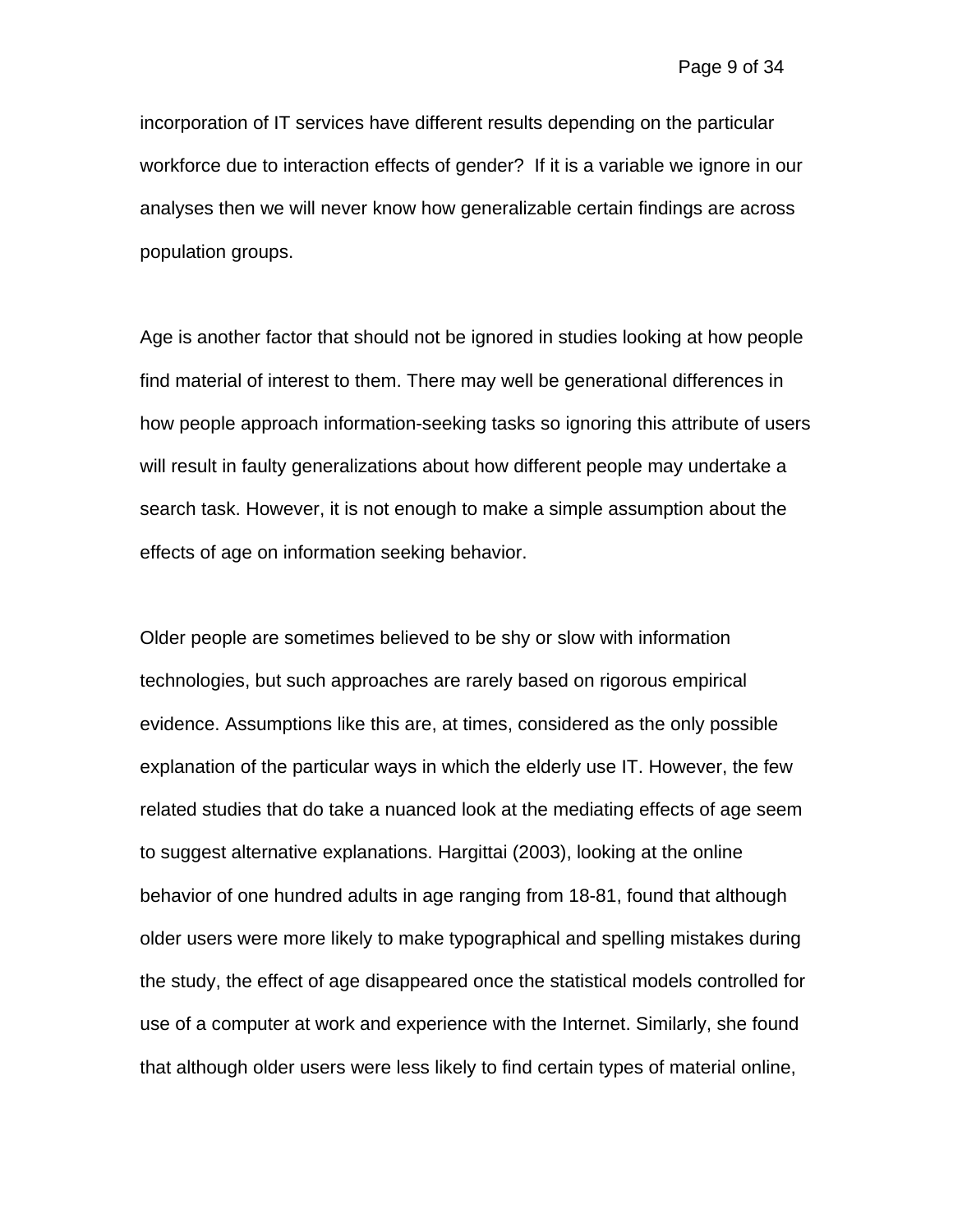once the statistical analyses controlled for types of search methods used in certain instances, the effects of age disappeared on successful searching ability. Conversely, young people are often assumed to be the most savvy IT users. Yet empirical evidence exists to disprove this assumption. Nielsen (2005) found that teenagers were less successful than their adult counterparts in finding certain types of content on the Web.

It seems that design and social conditions of use (e.g. the availability of support and training) can alleviate generational differences. But we can only learn the indepth reasons for differences in information-seeking behavior if we collect and include in our analyses enough detailed information about our participants, their demographic characteristics, the conditions of their use and experiences, and details about their information behavior.

To be sure, some studies have moved past undergraduate populations for studies of information behavior, but even in these cases variables such as race or income are controlled for by focusing on a narrow group of people affiliated with an institution of higher learning, a particular business environment or patrons of a library (Case 2002). Restricting variation on factors such as education and income potentially limits our ability to draw conclusions about the relationship of these attributes to the information behavior under study. Findings from the few studies that have explored information-seeking among less privileged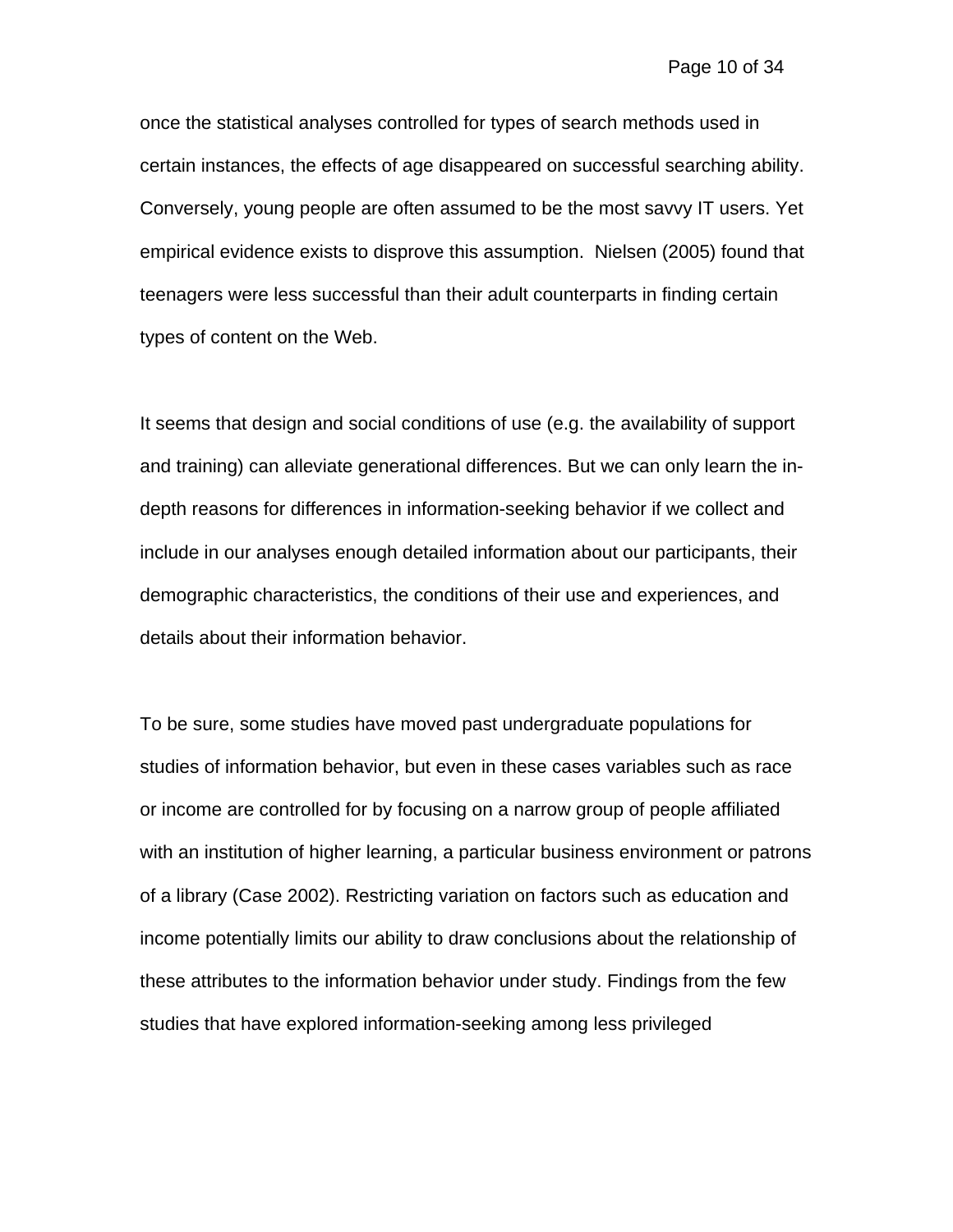populations underscore the importance of including these groups in our work (Chatman 1996; Agada 1999; Spink and Cole 2001).

## **3.2 Context of Information-Seeking Behavior**

Information-seeking does not occur in isolation from one's surroundings. These surroundings encompass a wide-variety of factors that influence people's information behavior. In this section, we discuss why the availability of resources, whether physical or social, should be a part of the framework that we use to explore the nuances of HIB.

## **3.2.1 Autonomy**

Hargittai (2003), while writing about Web-use skills in particular, defined "autonomy of use" as "one's freedom to use the technology when, where and for what purposes one wishes" (p.64). This definition can be expanded to encompass autonomy of use regarding other media and sources of information. The main concern is the extent to which the person seeking information has the freedom and flexibility to consult the necessary sources at his or her leisure and convenience.

Few studies of information seeking using computers are conducted in users' usual natural environment where the subjects have at their disposal the particular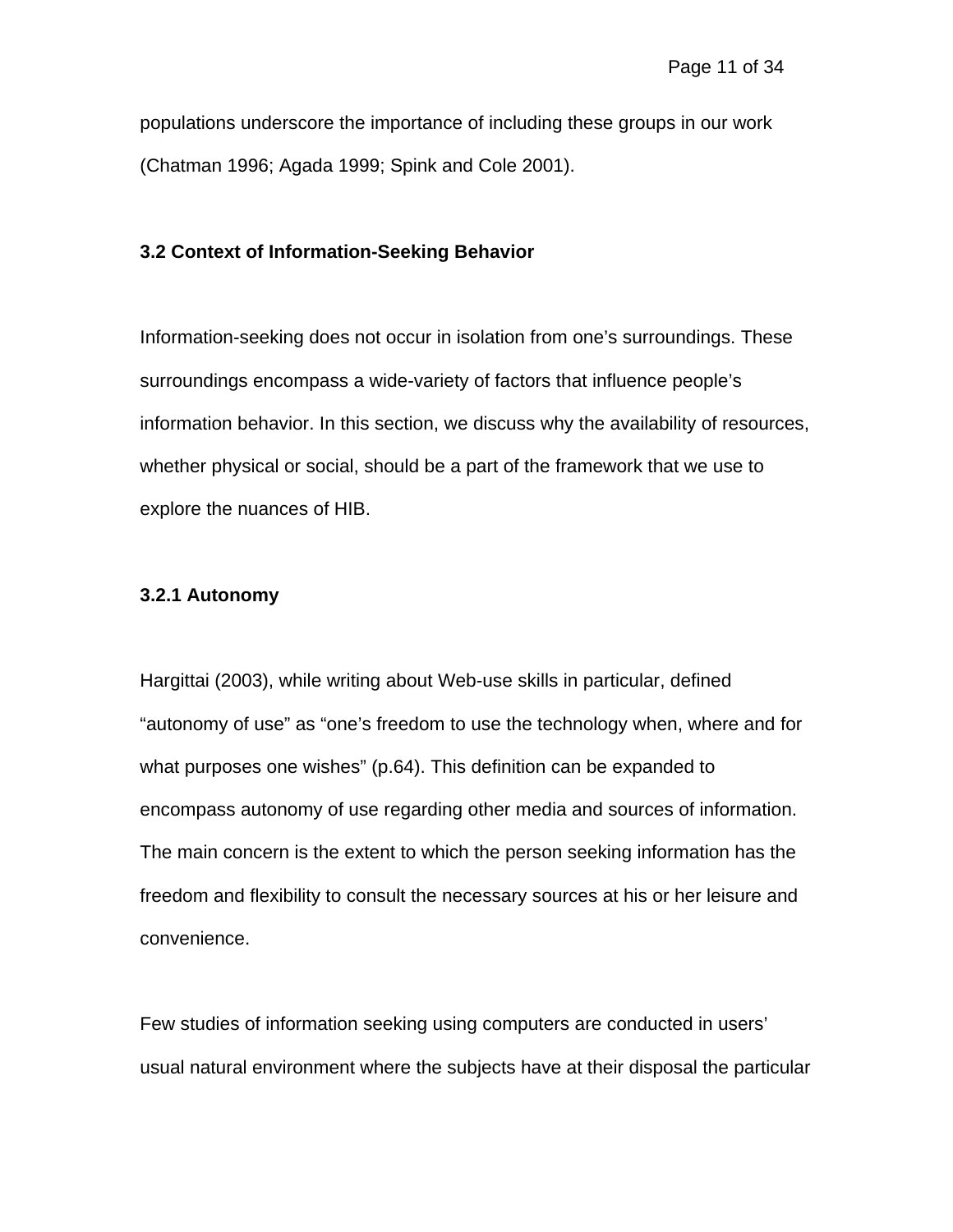features of their everyday surroundings. If we do not collect and take into consideration data about users' typical IT access and experiences, we may be missing important information relevant for an in-depth understanding of HIB. Having a network-connected machine at home where a user has round-the-clock access to the medium is arguably different from having access at a university terminal to which access is restricted by library or laboratory hours in addition to the travel time to and from the location.

In fact, some studies have presented empirical evidence of how ease of home access to a network-connected machine is associated with differentiated online activities (Howard, Rainie and Jones 2001; Hargittai and Hinnant 2005). These studies have found that users with home access are more likely to visit so-called "capital-enhancing" Web sites (Howard, Rainie and Jones 2001) and are more knowledgeable about the Web than those who do not go online at home (Hargittai and Hinnant 2005). Capital-enhancing Web sites are Web sites that have the potential to contribute to one's human capital, e.g. job searches, healthinformation seeking, and utilization of government services (DiMaggio and Hargittai 2002). (See below for further discussion.)

Another aspect of autonomy concerns the location of resources in the household (or other site). Families (and various organizations) may take different approaches to the integration of IT into their spaces. Some may purposefully position technologies so they can be monitored by others in the user's vicinity.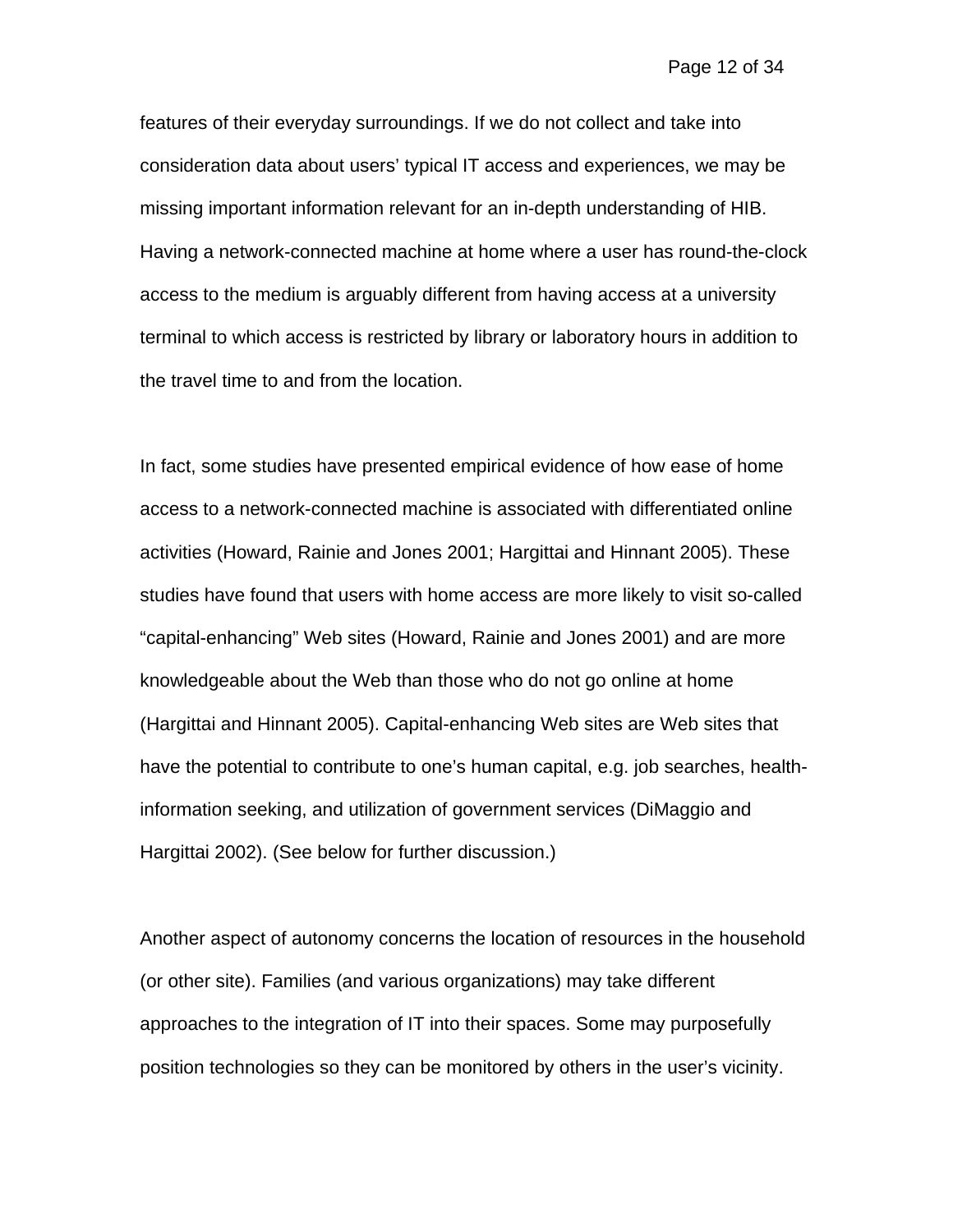This can influence the ways in which people go about their information-seeking and thus the types of habits and skills they develop. The home terminal may be in a family room where the user is never alone in viewing Web sites, or library machines may be lined up next to each other so closely that others sitting nearby can view one's screen restricting the exploration of certain types of material. In contrast, if the machine at home is in a private room or an employee has a terminal in a private office then the user will have much more freedom in exploring all that the medium has to offer.

Autonomy of use is relevant with respect to other information sources as well. Whether one is in need of accessing resources through the phone or in person, the level of privacy afforded in the particular environment may have significant implications for how one may address the situation. The reasons for the various degrees of autonomy in the use of information sources can be economic, social or cultural in origin. Whether due to financial constraints, legal reasons for monitoring user behavior, or cultural beliefs that suggest communal use of resources, differences in one's freedom to access information sources when, where and how one wants to can influence the types of information behavior in which people engage and the types of approaches they develop. Thus, ignoring this concept in our studies of information-seeking likely excludes important variables with significant implications for HIB.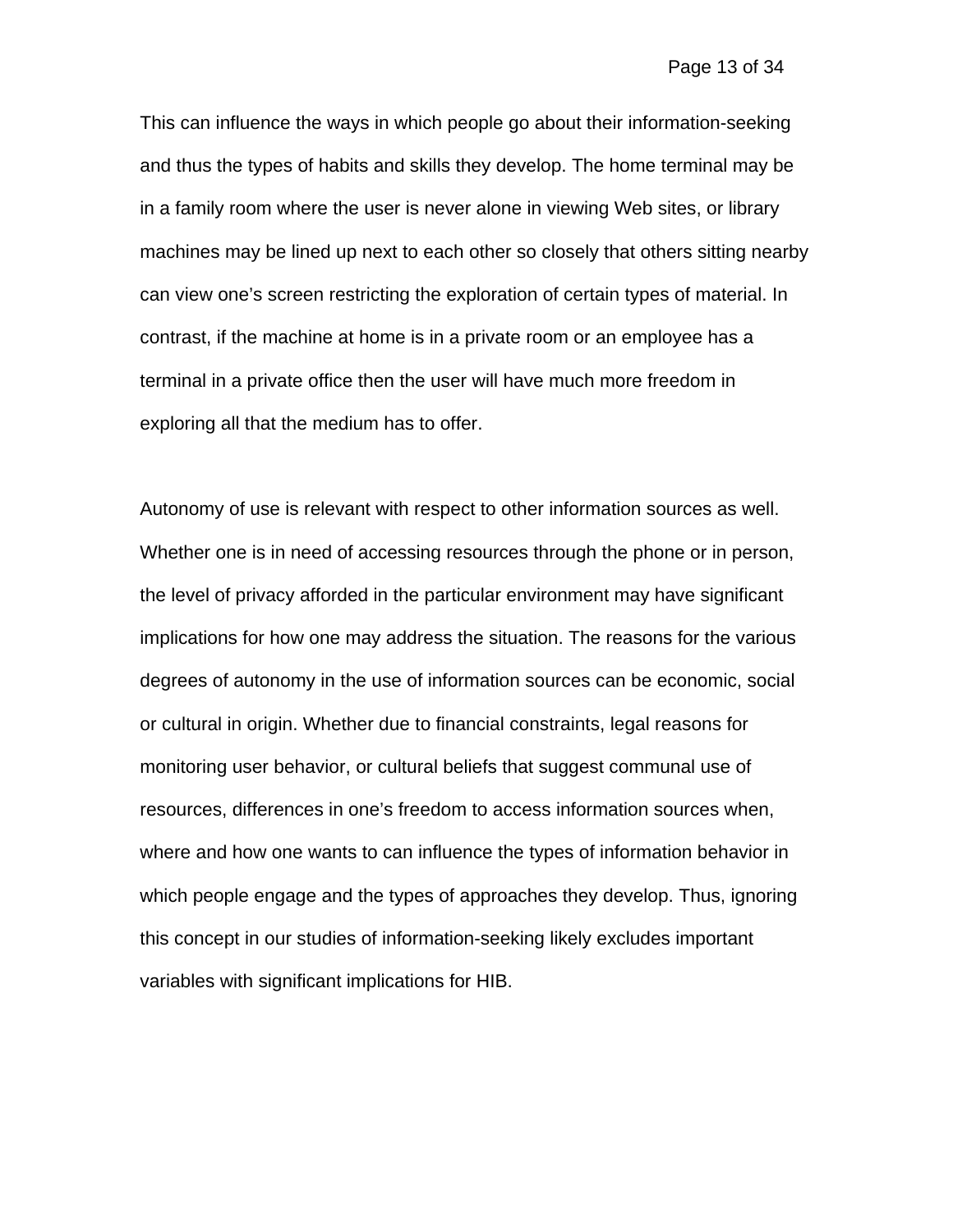Page 14 of 34

#### **3.2.2 Social Support**

Another important factor influencing users' information-seeking behavior concerns the availability of social support networks to help address users' needs and interests. People's information behavior does not happen in isolation of others. Social theorists have long been interested in the myriad of advantages one can accrue from one's social surroundings (Bourdieu 1986; Coleman 1988). Growing up in a certain milieu affords one not only certain economic resources, but also social and cultural ones on which one can draw – whether directly or indirectly – to further one's goals. Given that asking others for guidance is an important source of advice for people seeking information, the ease of access to networks and the attributes of said networks have important implications for how people approach and address their information needs. Although a considerable body of literature has developed around exploring how people draw on their networks for information, much of this research has focused on communication within organizations (e.g. Contractor and Monge 2002) with much less attention paid to people's individual everyday life information behavior.

The literature on the diffusion of innovations long ago identified the importance of social networks in the process (Rogers 1995). Whether the adoption of certain products or practices, people rely on trusted sources in their personal networks to try new approaches to tasks in their everyday lives. Regarding the importance of available support for the use of IT, one study of home computer diffusion found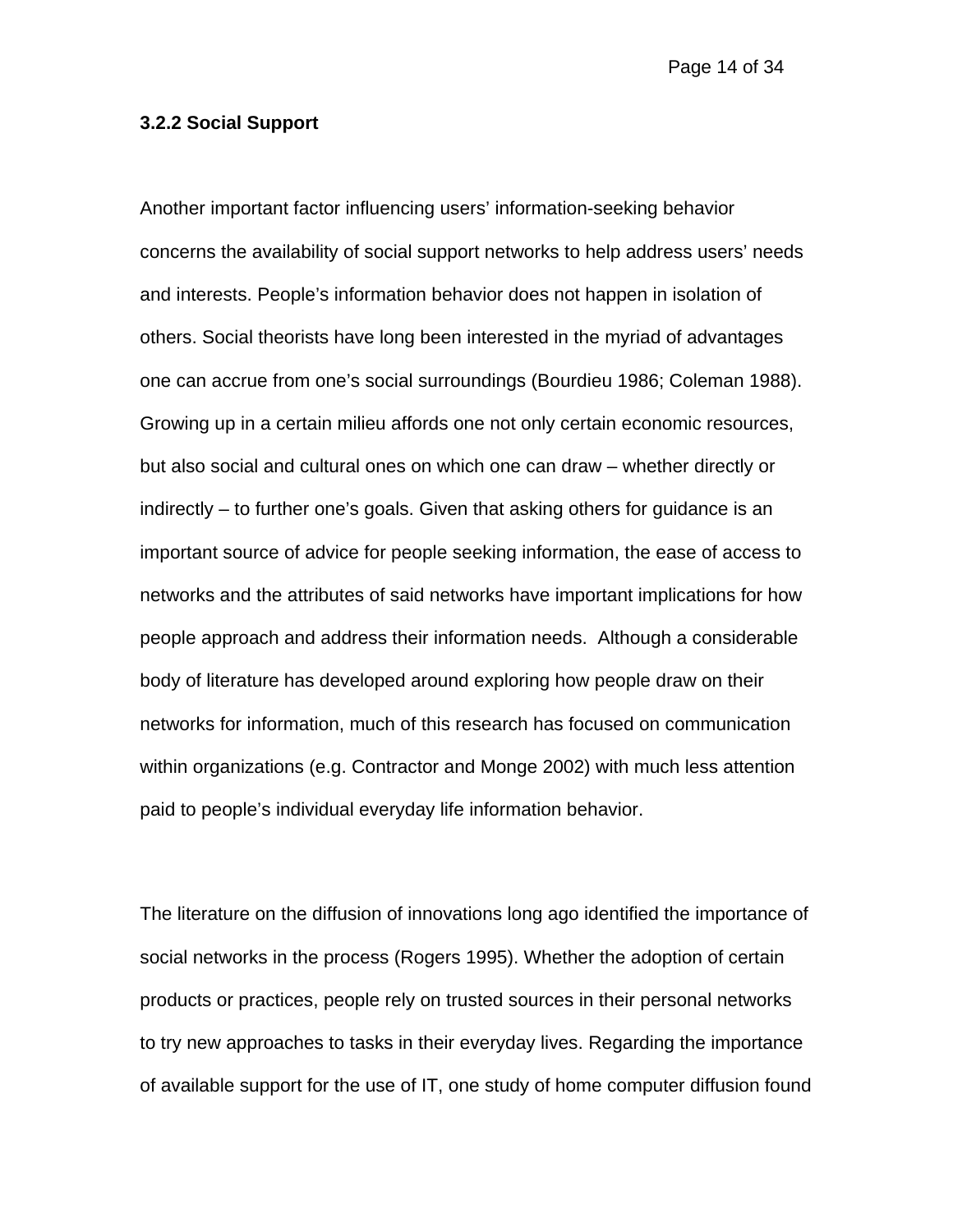that those without friends or neighbors to call upon for help with the technology were more likely to abandon its use than those who had people to consult with challenges (Murdock, Hartmann and Gray 1992). Demographic characteristics discussed earlier in this section are also relevant in these nuanced measures of the conditions under which people utilize IT. For example, Kiesler, Zdaniuk, Lundmark and Kraut (2000) found that teenagers were the most likely in families to contact technical support for assistance with IT difficulties.

#### **3.2.3 Goals and Purposes**

Much initial literature in the field focused on information-seeking for occupational or study purposes. The recently developed everyday life information seeking or ELIS approach has highlighted the significant point that much important information seeking happens in people's everyday lives unrelated to their work (Savolainen 1995). Rather, people engage in active and passive informationseeking behavior throughout their daily lives relating to activities from the seemingly mundane tasks of getting weather or sports information to the extremely serious actions of researching immediate health concerns. The types of information sought constitute an important part of the process and should be considered with care in studies of information seeking.

Often studies examining people's ability to find various types of content using particular interfaces or the Web present participants with trivia questions whose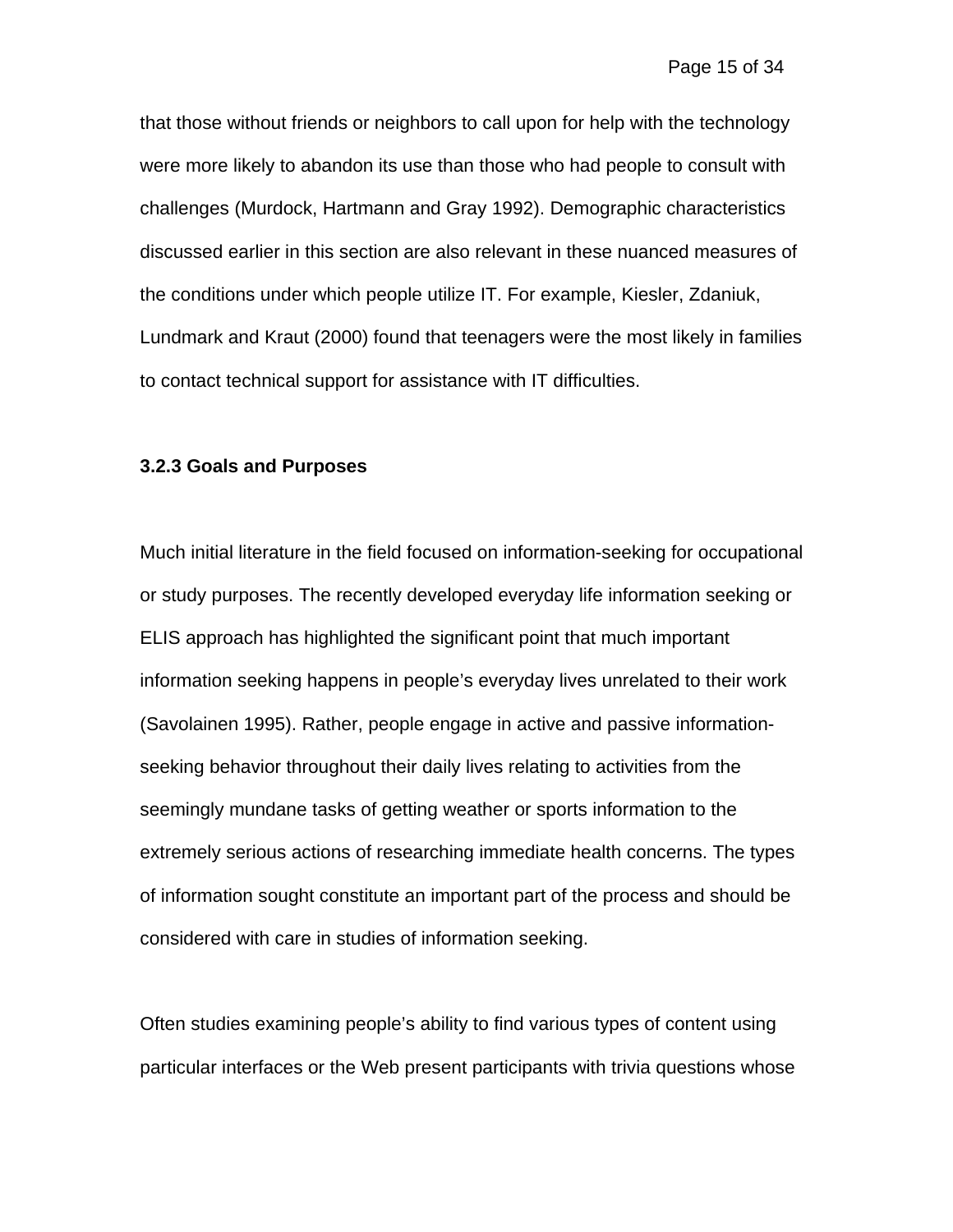inclusion in the study seems haphazard. Rather, researchers should make conscious effort in identifying their proposed queries. Since many of these studies already take place in artificial settings, asking respondents to look for material they would likely never encounter in daily life adds another layer of abstraction to the research projects. Of course, if the goal is to have subjects look for something they would never have encountered otherwise then the trivia questions may be justified, but this should be stated up front in the project. In other instances, however, it would help further our research agenda to pick tasks that are conceptually motivated.

One proposed classification of activities draws a distinction between "capitalenhancing" and recreational activities (DiMaggio and Hargittai 2002). These authors argue that there are conceptual reasons for distinguishing between information-seeking behavior that has the potential to contribute to one's human capital (e.g. job searches, health-information seeking, utilization of government services) and information seeking that has recreational motivations (e.g. visiting gaming sites, following sport scores).

While an argument can be made that equitable access to the former should be of concern to policy makers, it would be harder to justify policy intervention for activities in the latter category. Consequently, researchers may want to take care in considering such a distinction in types of information sought when assigning tasks to respondents or when collecting data about the information-seeking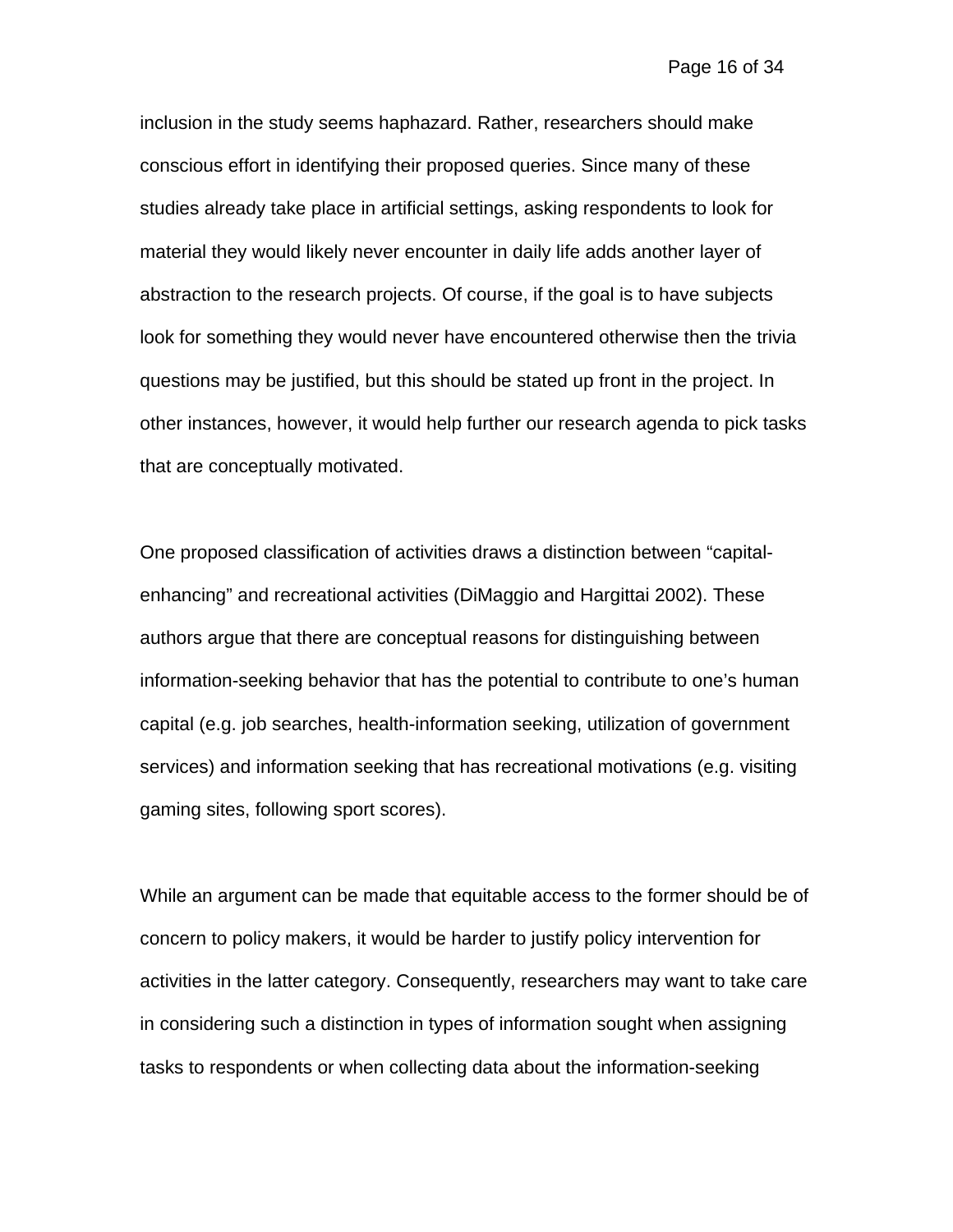behavior of people in natural settings. Other categories that may be relevant to consider separately could include information-gathering for purchasing purposes or informing oneself about possible participation in computer-mediated communication (although even these could likely be organized according to the classification proposed above).

In this section, we have discussed the ways in which the conceptual framework for research on HIB must expand its reach to include social factors. Now we turn to addressing some of the methodological challenges posed by these propositions.

#### **4. Methodological Framework**

It is one thing to recognize the conceptual ways in which a field must evolve; it is another to find the right methodological tools to carry out the developing research agenda. In this section, we outline some of the challenges we face as we refine the variables in our models of information-seeking behavior. In particular, we address sampling issues and specific measurements of concepts introduced in the previous section. Although many of the approaches we mention have already been employed by some researchers, what we consider a main challenge to the field is to integrate the advances in the various areas into new studies that improve on earlier work on several dimensions (i.e. better sampling methodology coupled with more in-depth studies).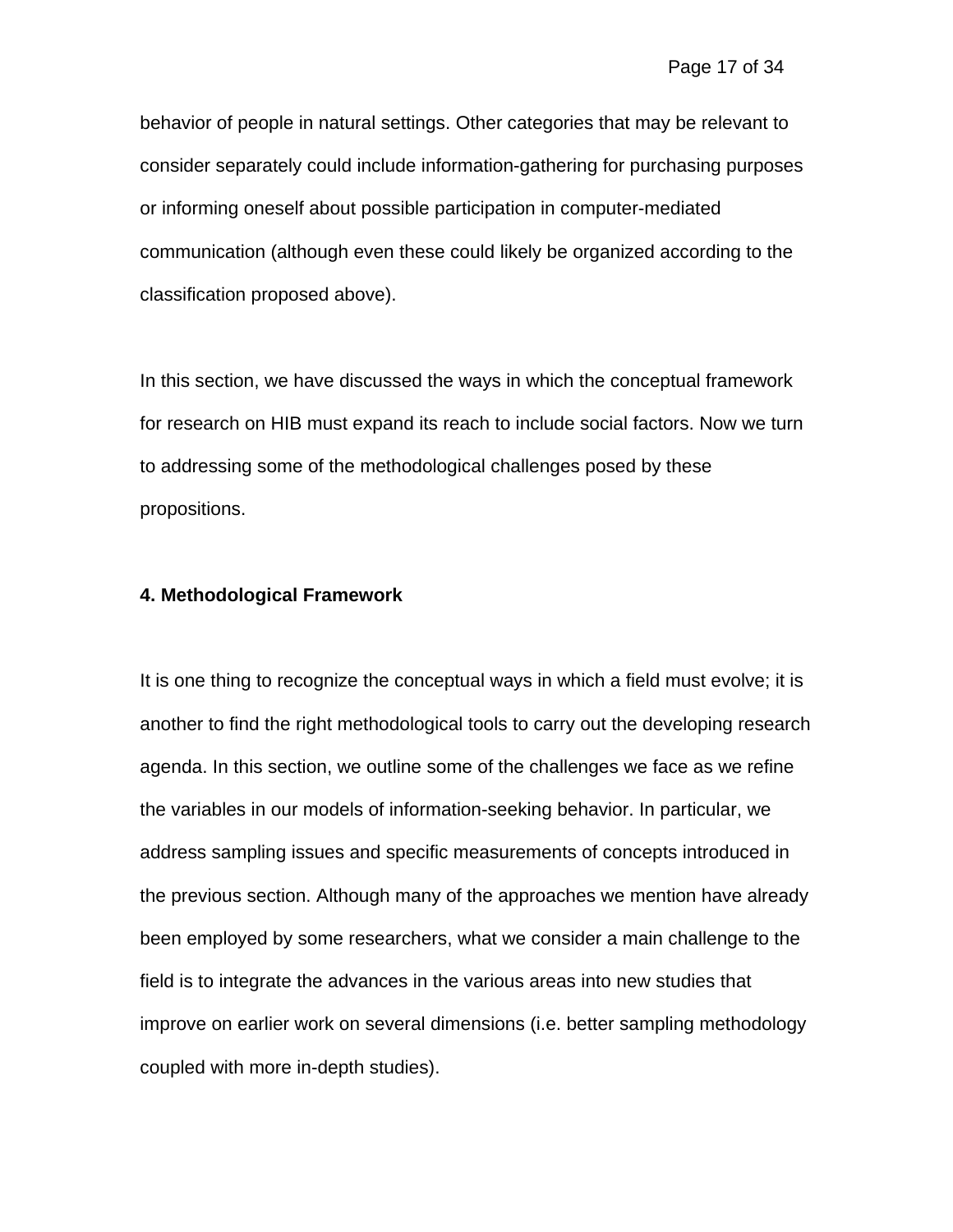We will have to draw on diverse methodologies recognizing the strengths and weaknesses of each. Given the challenges and limitations of each methodology, multi-method studies may be the most fruitful.

#### **4.1 More Diverse Populations**

As we discussed in the previous section, much research in information seeking is conducted on convenience samples of undergraduate or graduate students at research universities. Such sampling techniques can be justified if a study is only about very select populations (especially relevant, for example, in the case of patrons of libraries), but must be expanded and diversified if we are to comment on the information-seeking behavior of more general populations. Too often authors apologize for the limitations in their sampling techniques by suggesting that theirs is a study exploratory in nature. While this is a necessary first step in the development of a new field, eventually the exploratory studies have to move to another level and be administered on samples that allow more generalization for a field to gain legitimacy.

It is too limiting to operationalize novice versus expert users as beginning versus advanced graduate students in an information science program (e.g. Ford, Miller and Moss 2001) when less than five percent of the population has graduate degrees and even college degrees are held by a minority of American adults. For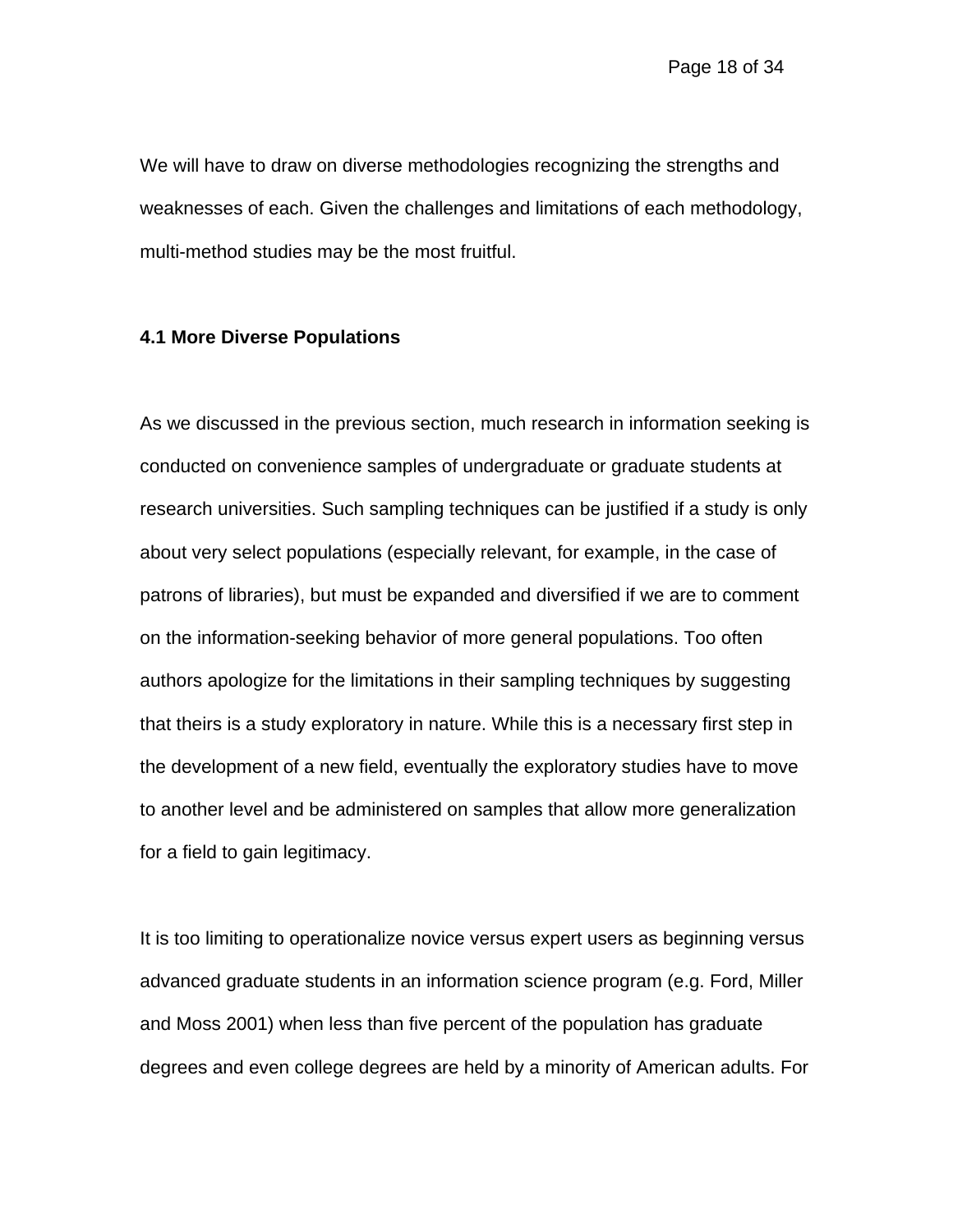a study to claim legitimately that it is exploring the practices of novice versus expert users the researchers should reach out to populations with much less experience with the services under study than any student at a university would possess.

One way to categorize novice users is to consider subjects' overall experiences with the medium and services under study. For example, researchers may look at the number of years someone has been a user or the amount of time people spend with the medium on a weekly basis. Howard, Rainie and Jones (2001) did just that distinguishing between "newcomers" and "veterans" where the former had been online for less than a year before the study while the latter had been users for at least three years. These authors distinguished among the participants in their study further by considering additional information about daily usage and designating the most frequent users who had also been online for several years as "netizens". This particular project was conducted on a random sample of American adult Internet users making the findings of the analyses much more generalizable than studies conducted on very select non-random groups of people.

To be sure, we are not suggesting that experience measures be used as a proxy for abilities. To the contrary, Hargittai (2005) found that years of use or amount of time spent online are weak predictors of people's actual skills. In fact, she found that the former explains only a third, the latter only a sixth of the variance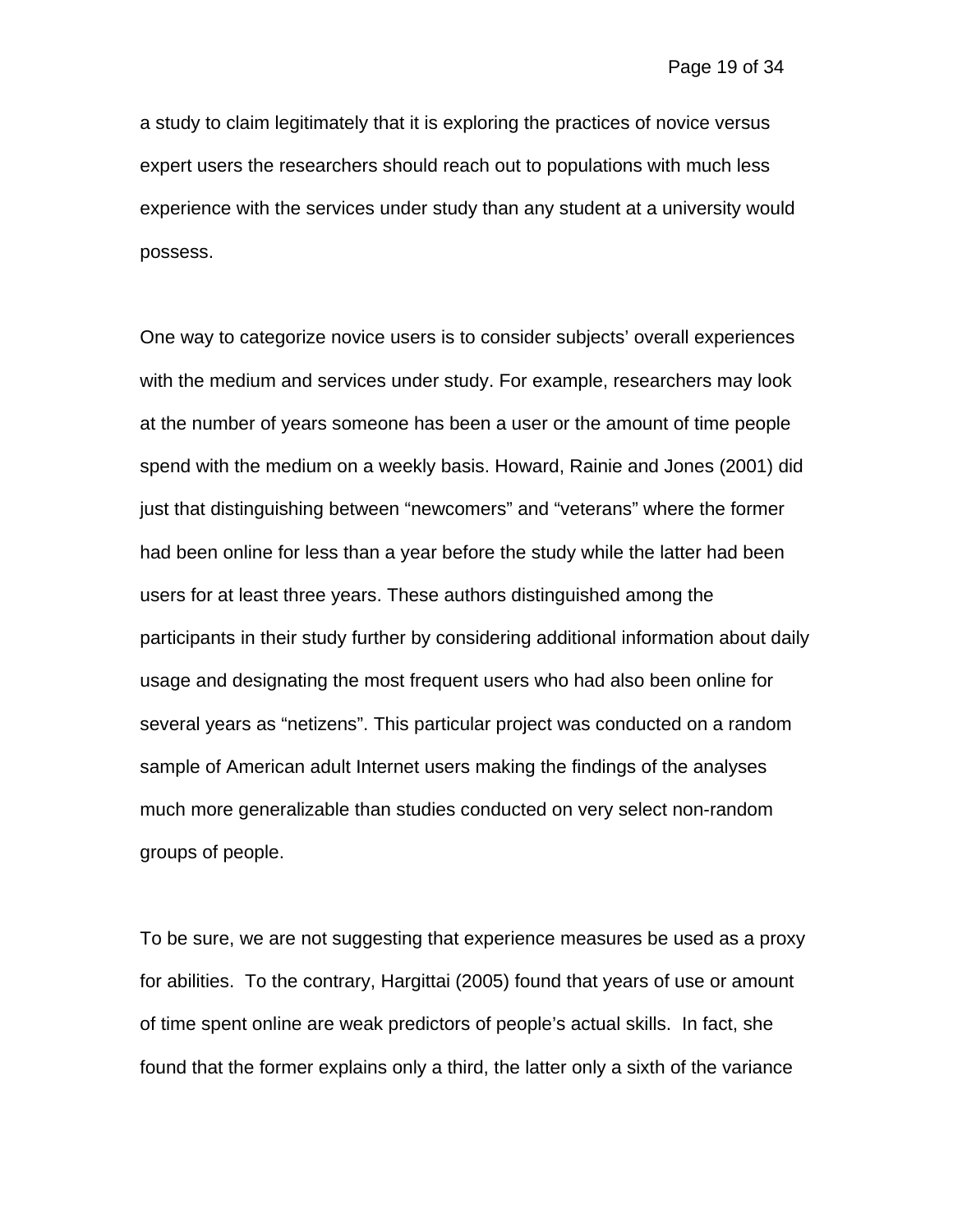in actual abilities compared to the stronger – albeit still limited – explanatory power of composite variables based on survey measures of skill. The idea is to use variance in the user experience variable to guarantee a diverse sample in our studies.

### **4.2 New Methods of Data Collection**

Surveys can be helpful, but this field can often benefit more from other less traditional methods. Interesting and informative data can be derived from largescale log analyses (Spink, Wolfram and Jansen 2001; Goldfarb 2002; Spink, Jansen, Wolfram and Saracevic 2002). Although such data can be hard to find as they are often proprietary, access to just one data set can be quite fruitful and lead to numerous publications. Jansen and Pooch (2001) offer a helpful review of Web search studies, many of them based on log analyses.

For an in-depth understanding of people's information-seeking behavior, inperson observations and interviews can be especially insightful (Hargittai 2002; Rieh 2004). Such studies are not uncommon in the LIS literature, but more often than not they are conducted in artificial settings and with a very particular set of tasks not necessarily reflecting conceptual motivations. A particular challenge of related approaches is finding the appropriate tools for the collection and analysis of data. These should also be related to the ultimate goals of the study. Whether one videotapes the subjects or records snapshots of the actions on a computer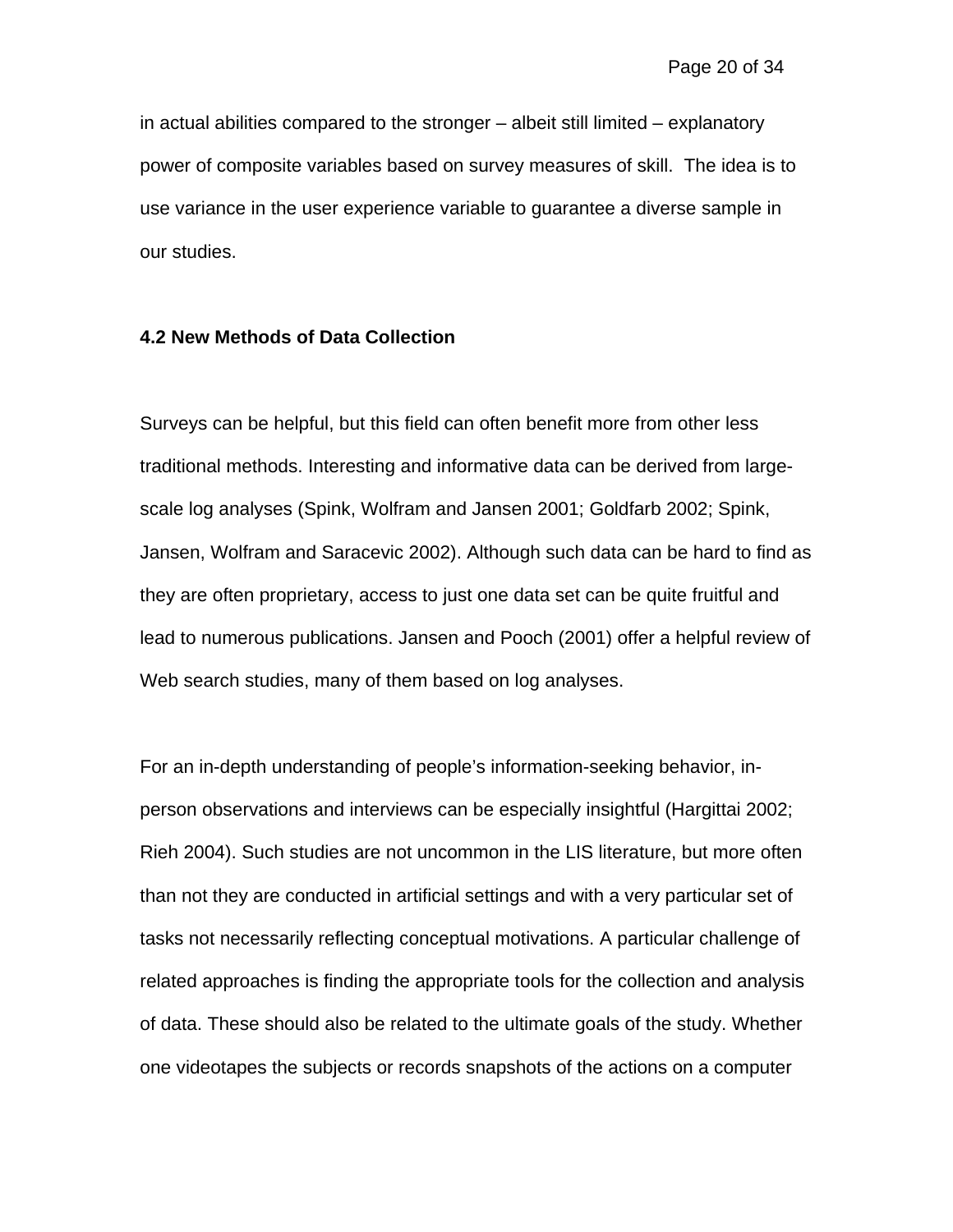screen should be motivated by what data will be the most helpful for addressing the research questions.

Carey, McKechnie and McKenzie (2001) explore the new challenges posed by conducting in-person observations in research on everyday life information seeking. Unlike much qualitative research in the area that ignores details about how researchers can gain access to particular populations under study, Carey and his colleagues give a detailed account of gaining and maintaining access to three specific groups: pregnant women, support groups and children. As they note, most studies do not present the reader with much information about the modes of data collection, a shortcoming future studies should address.

We have mentioned the importance of social support networks to the full understanding of HIB. Social network analysis often requires its own particular data gathering approach – a matrix with in and out links of participating actors or nodes – an approach that could prove invaluable for uncovering patterns of information behavior among members of a network that are currently difficult for LIS researchers to see lacking appropriate data sets.

#### **4.3 New Measurements**

Given the ever-changing nature of IT and the myriad of services offered by new technologies, and given the new directions in which we believe research in the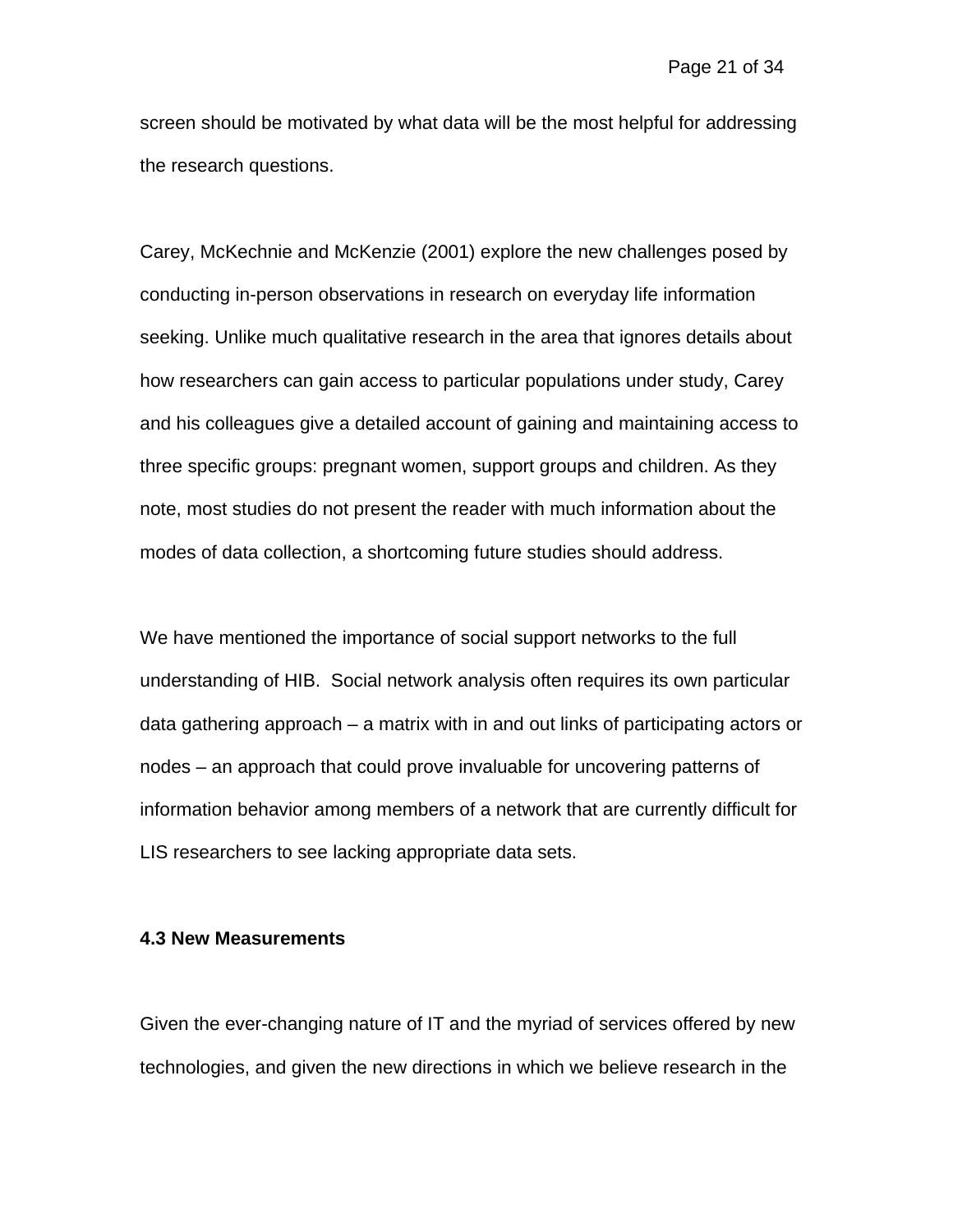field should proceed, it is important to develop new measurements that meet the conceptual needs of progress for our research agenda. Here, we describe possible new measures for concepts discussed earlier in the chapter such as skill, digital literacy, autonomy of use and social support networks.

#### **4.3.1 Skill and digital literacy**

One way to compare HIB across population groups is to examine the extent to which different people possess the necessary skills to perform certain types of tasks having to do with information seeking, evaluation and use. The measures of performance will depend on the specifics of the study, but the following are some possible variables researchers may consider as indicators of skill and digital literacy: (a) success rate with tasks; (b) amount of time spent on tasks; (c) number of steps taken to achieve certain goals; (d) number of resources used to find information; (e) quality of information found; and (f) the ability to evaluate the located information.

While some of these measures are fairly straight forward (e.g. one can measure time in seconds or minutes), others can be much more nuanced and complicated, and may require the development of new coding and analysis techniques. It behooves the LIS research community to publish new methodologies so energy is not spent on reinventing the wheel with every project. Jansen and Pooch's (2001) review piece about Web searching studies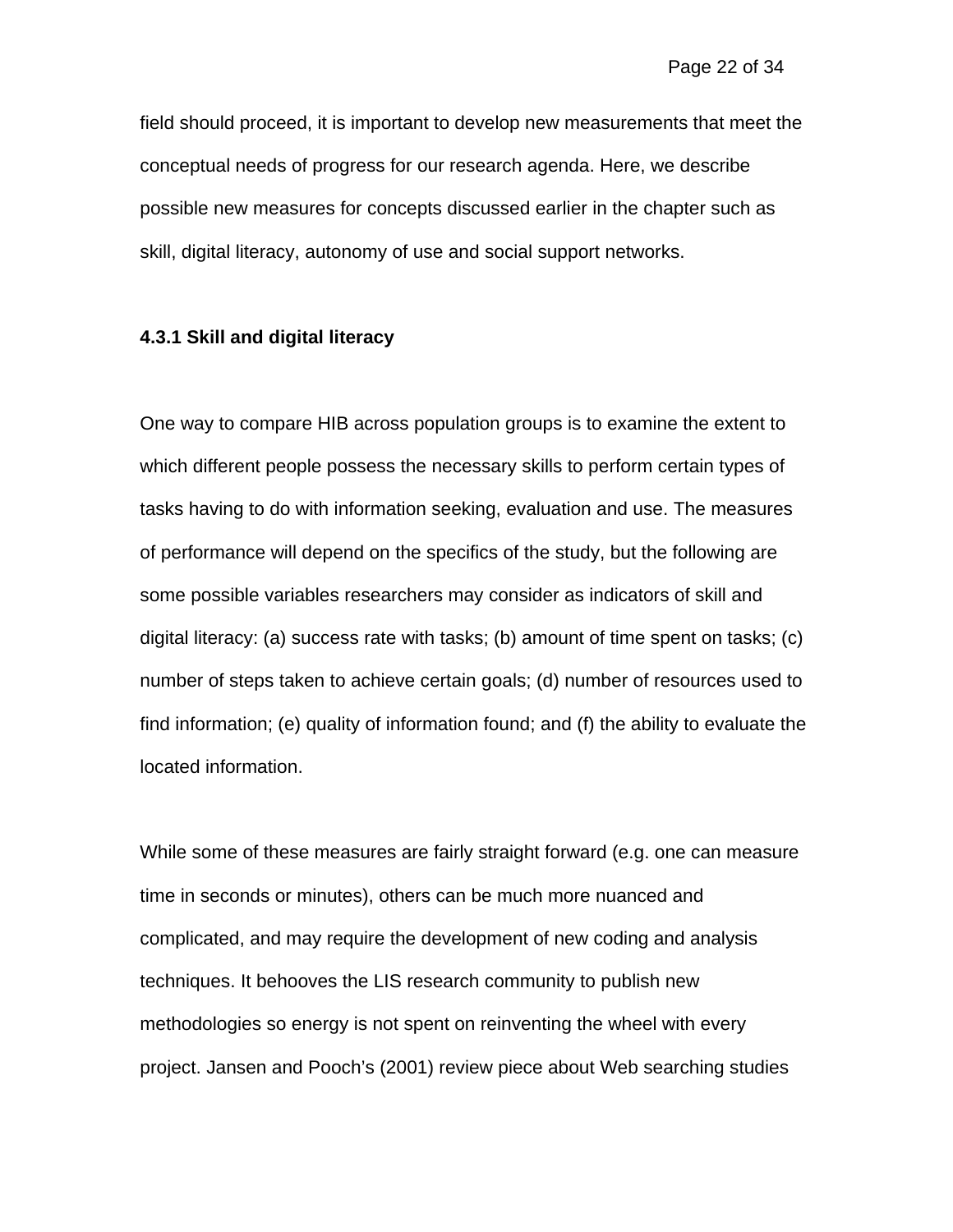provides an important service to the community by presenting a summary table of variables that had been used in previous studies about search queries (p.243) giving other researchers in the field guidelines for the types of variables that have proved to be helpful in past work. Hargittai (2004) published a separate article just on the coding and classification scheme she employed in her study of one hundred randomly sampled adult Internet users' online actions. The complexity of the method attests to the fact that it would be a waste of resources for each researcher in the field to come up with their own unique coding mechanism.

#### **4.3.2 Autonomy**

In Section 3.2.1, we discussed the importance of considering how one's autonomy in information seeking may influence one's behavior. There are numerous ways in which one might collect information about people's autonomy. In her work on how a diverse sample of adult Internet users finds information online, Hargittai (2003) measured autonomy of use in two ways: (1) the number of locations in which Internet users had access to a network-connected machine; and (2) whether users had an Internet connection at work, which they were very free to use for the activities of their choice. Although her study was conducted in a lab environment, multiple regression analyses that included information on these variables predicting success with various information-seeking tasks suggested a statistically significant relationship between autonomy of use and online information-seeking skills.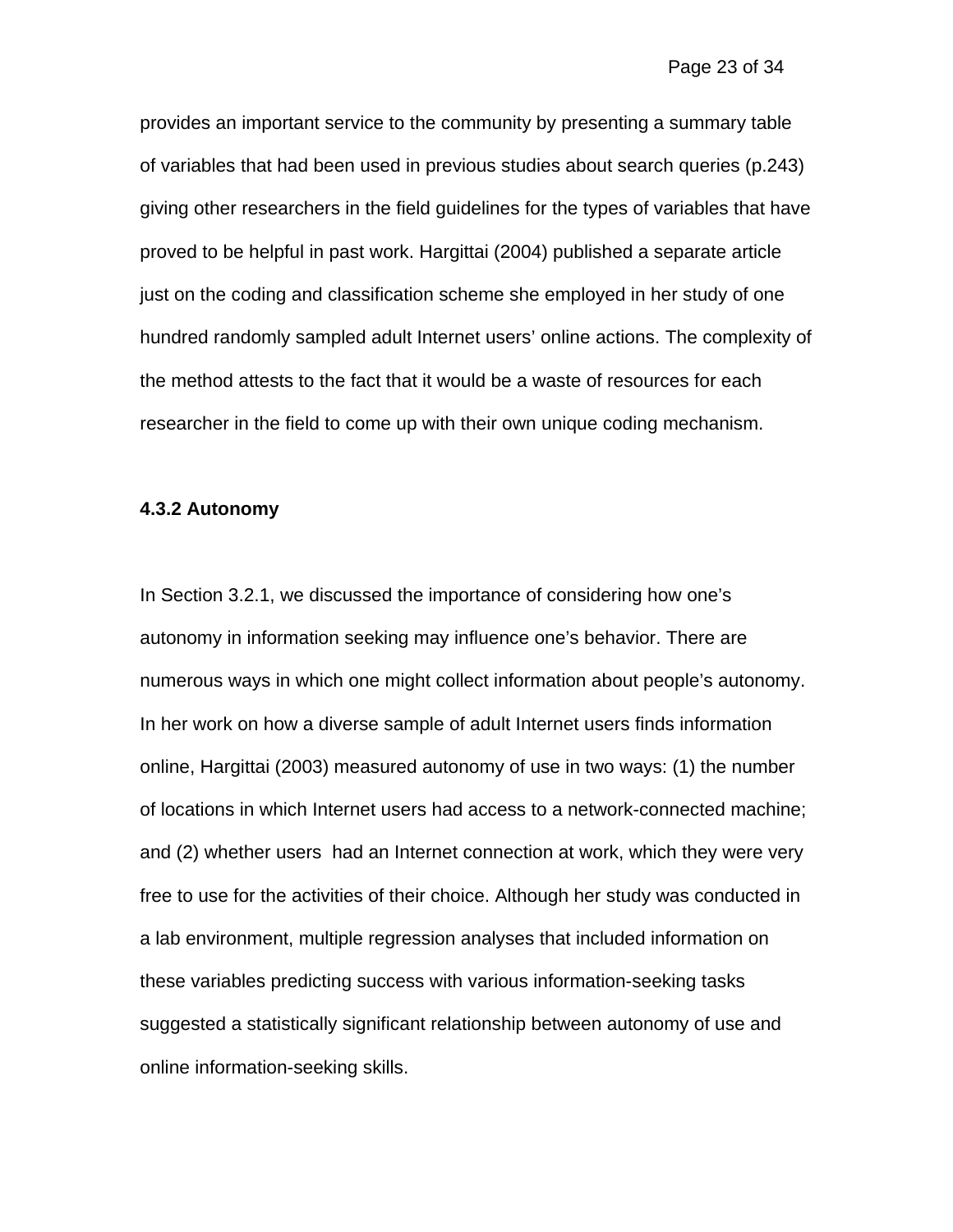Page 24 of 34

Operationalizing autonomy of use as the number of locations of access or the freedom to use the medium at work are just two possibilities. Other potentially important factors that emerged through interview data in the above-cited study (Hargittai 2003) also suggested a need for considering the number and types of people with whom a user may have to share IT-resources in the home or elsewhere.

For example, parents sometimes find themselves with limited access to their home terminals due to their teenage children's monopolization of the medium. Since home access is usually the most autonomous regarding the type of material one may view (i.e. less likelihood of third-party surveillance, higher chance of finding time to browse freely without time constraints), considering the limits that may be put on it is important. In fact, some studies have already found these measures to have significant influence on the types of uses to which people put the medium indicating that those with home use are more likely to visit Web sites with capital-enhancing content (Howard, Rainie and Jones 2001; Hargittai and Hinnant 2005).

### **4.3.3 Social Support**

In the previous section on new methods of data collection, we suggested that LIS researchers may want to start collecting matrix data appropriate for social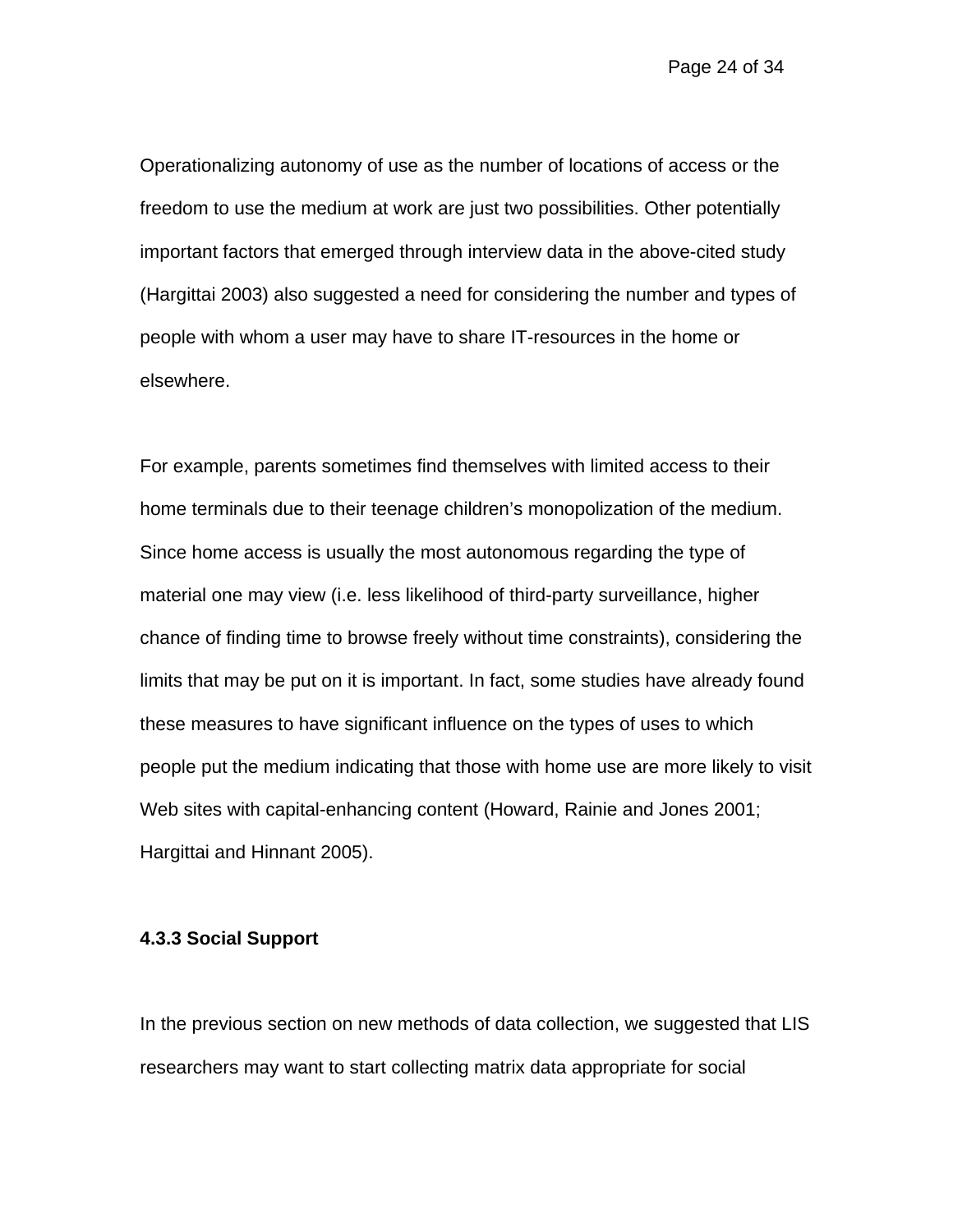network analysis. In addition to that particular method, there are other ways in which one might assess the importance of social support networks to HIB. For one, social psychologists have developed relevant indexes for measuring general social support (Cohen, Mermelstein, Kamarck and Hoberman 1984). Regarding measurements related to information seeking in particular, possibilities include: (a) the types of ties or relationships available for informational purposes; (b) the number of ties or relationships in one's immediate or more distant network; (c) the amount of contact one has with knowledgeable relations in one's network; and (d) the level of expertise in one's network. These are just a few possibilities and researchers should experiment with others by including additional options in their surveys.

#### **4.4 Concerns Regarding Measurement Validity**

There are various ways in which the particular setting of a study or the type of data collection may influence the validity and thus the quality of measurements about HIB. Here we consider just some examples to highlight the importance of the careful considerations that must go into decisions about what particular measures to use to collect data about HIB. Although a number of projects on HIB look at people's actual actions in study settings, measures are often collected using proxies. This can be problematic as we often know little about the validity of such proxy measures. Not only might there be validity concerns regarding the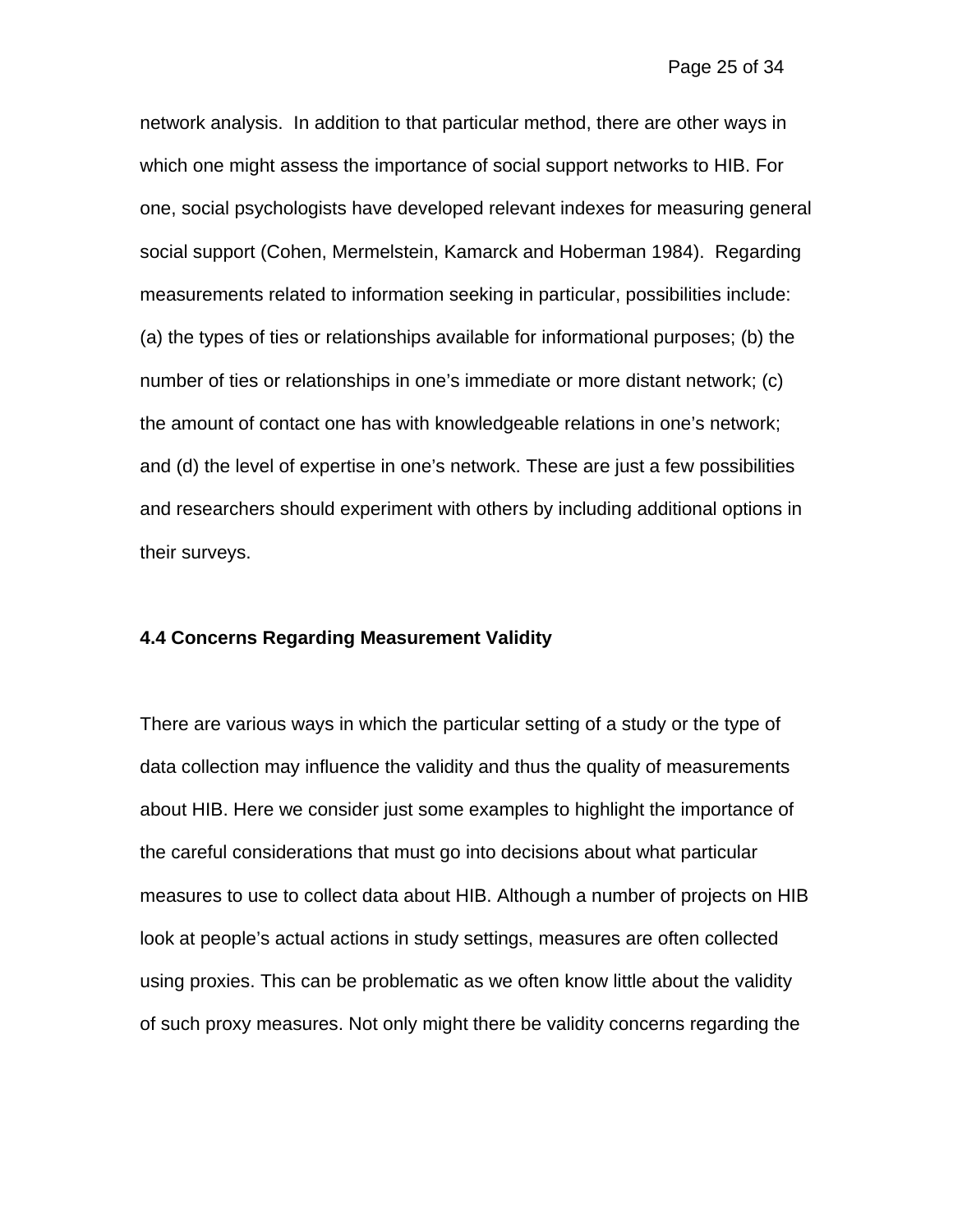measure in general, but it may be that the measure is a good reflection for one sub-sample of the population while a bad one for another.

One study found significant gender differences in the validity of a proxy measure for online abilities (Hargittai and Shafer 2003). The study considered how well survey measures of Web-use skill reflected people's actual online expertise. It is rare that researchers look at measures of perceived abilities in the context of actual abilities. The results of this one study indicated that despite exhibiting similar levels of *actual online skill*, women tended to *perceive* their skills as significantly lower than men perceived their own skills. So while the proxy measures of Web-use skill may be a good predictor of *men's* online abilities, the measures work poorly as a proxy for *women's* online abilities.

This stream of research is related to an even broader area of inquiry regarding gender differences in attitudes about and abilities regarding math and science fields (Benbow and Stanley 1980; Hyde, Fennema and Lamon 1990; Etzkowitz, Kemelgor and Uzzi 2000; Margolis and Fisher 2002). Correll (2001), for example, found that net of actual abilities young women found themselves to be less skilled in math and science than their male counterparts. This in turn influenced their propensity to pursue math and science careers. Similarly, research has found that nuanced details about a study's context – e.g. what participants understand to be the goal of the study – may influence participants' performance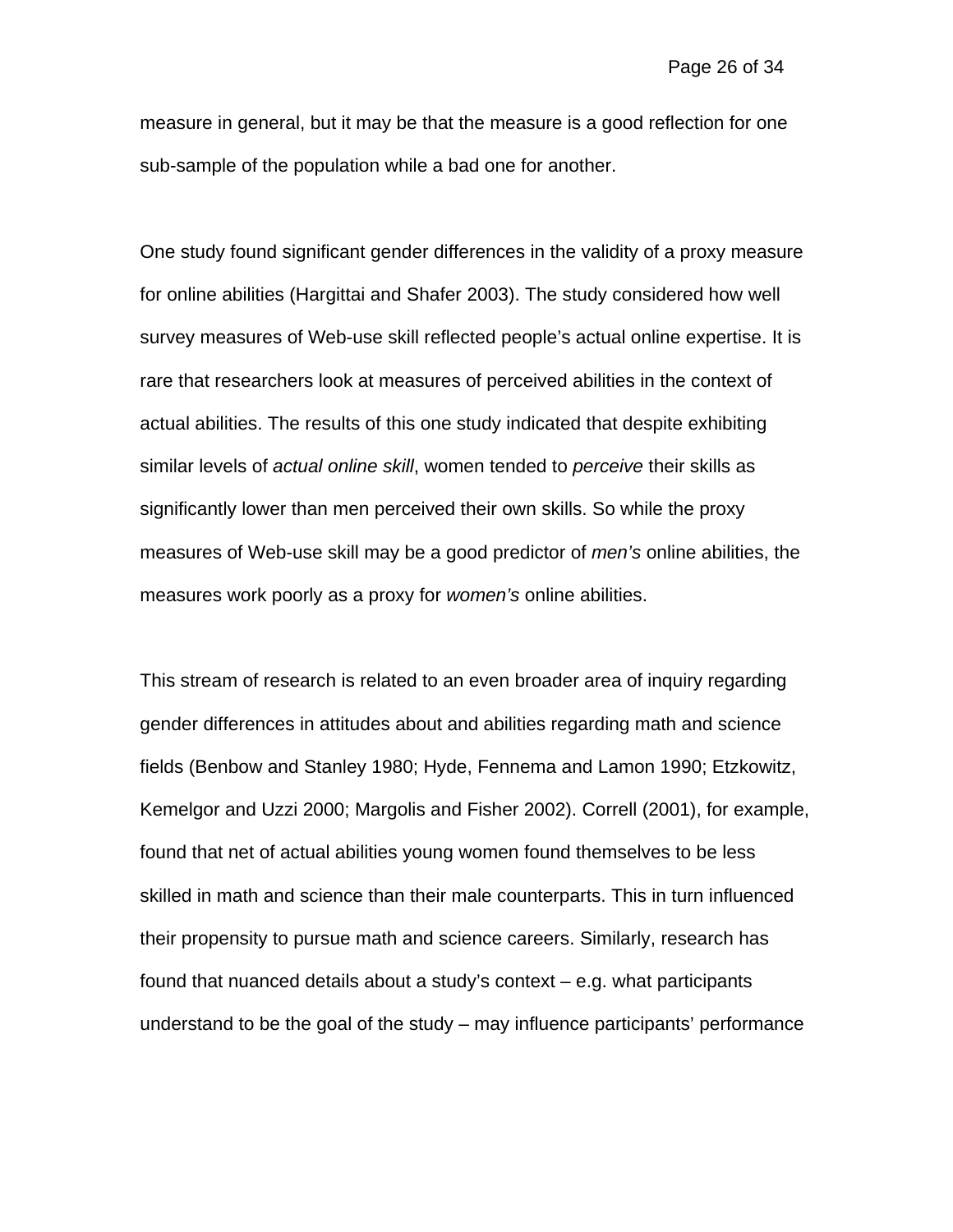and achievements on tests across racial categories (Steele and Aronson 1995; Steele 1997; Osborne 2001).

Although the focus of these projects was not on HIB per se, these examples highlight relevant methodological challenges for the field. If significant differences exist across demographic groups regarding perceptions of abilities and actions then using proxies to measure behavior or neglecting to consider the particular circumstances of the study may lead to misleading findings in some instances.

## **5. Conclusion**

In this chapter, we have outlined conceptual and methodological frameworks for incorporating social factors into the study of HIB. As the field matures, it will be increasingly important to approach our research questions in a more holistic manner and to include more nuanced measures of HIB than much of existing work has done so. We have offered specific recommendations on how to do this. Here we call attention to a few additional points we deem worthy of consideration.

As information technologies evolve and the different services spread to an ever growing number of devices, it will be increasingly difficult to distinguish certain services based on the machines on which they run. That is, while in the 1990s it made sense to restrict the study of Internet use to Web access using computers,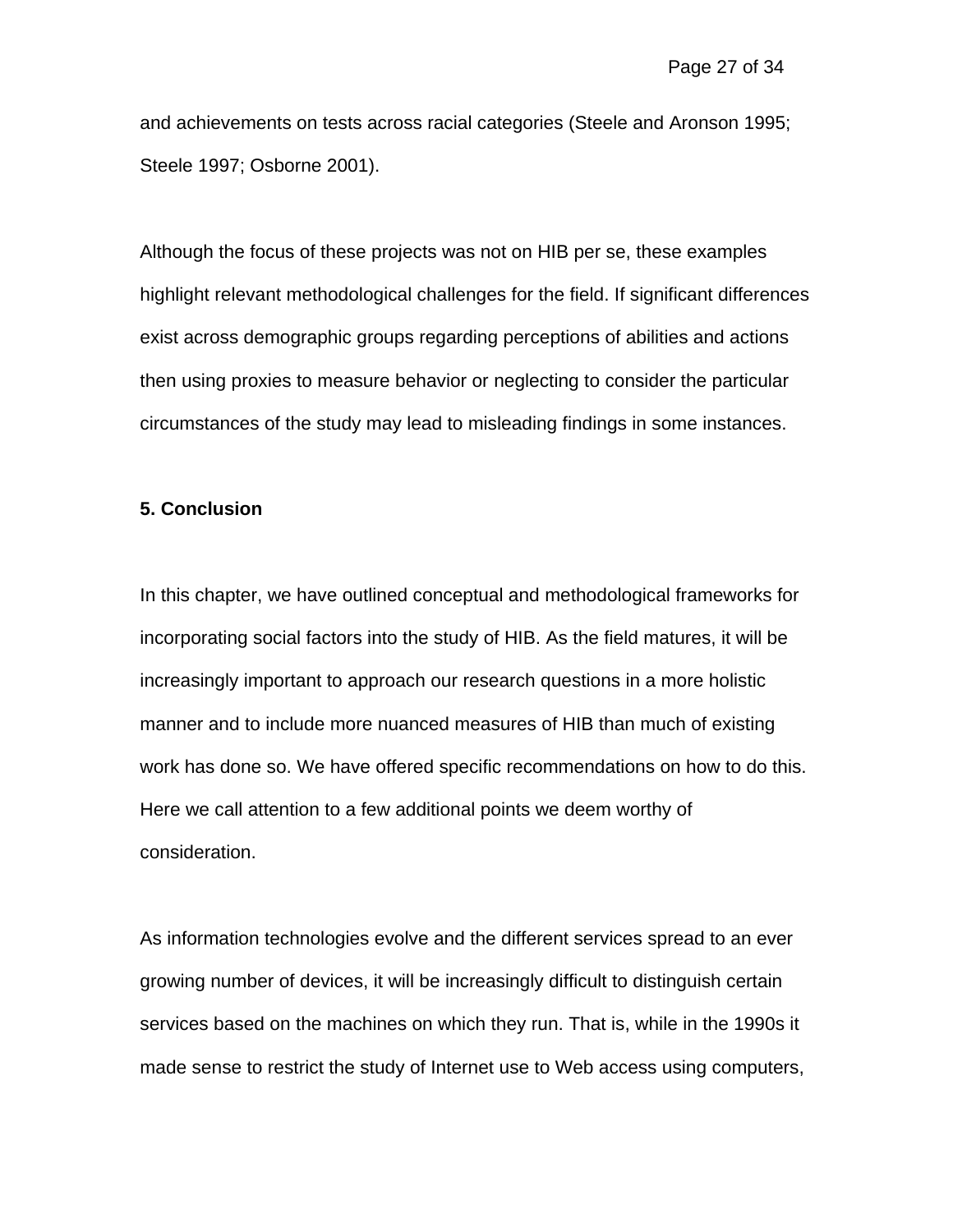in the 21<sup>st</sup> century it becomes increasingly limiting to make assumptions about what devices people use to access different information sources. As phones and personal digital assistants gain functionality, it will be important to include a diverse set of equipments in our studies. As we argued earlier, conducting studies on subjects in research labs already adds an artificial component to the data collection process, but requiring participants in a project to use devices they do not normally consult for services will make findings especially difficult to interpret and generalize.

While we have mainly focused on the use of IT in this chapter, it is important to recognize and remember that much HIB continues to take place through more traditional channels. Incorporation of diverse media and a focus on the importance of social networks – whether accessed through IT, in person or through other means – will remain crucial for an all-encompassing understanding of HIB.

Finally, we would like to mention that many of the social factors whose importance we discussed in this chapter can be included in studies both as independent and dependent variables. Researchers will want to be careful with how they approach the various social attributes we discussed and should let the conceptual questions guide how variables are incorporated into future studies. For example, while skill can be considered a dependent variable where one examines the predictors of differential abilities (e.g. Hargittai 2003; Mossberger,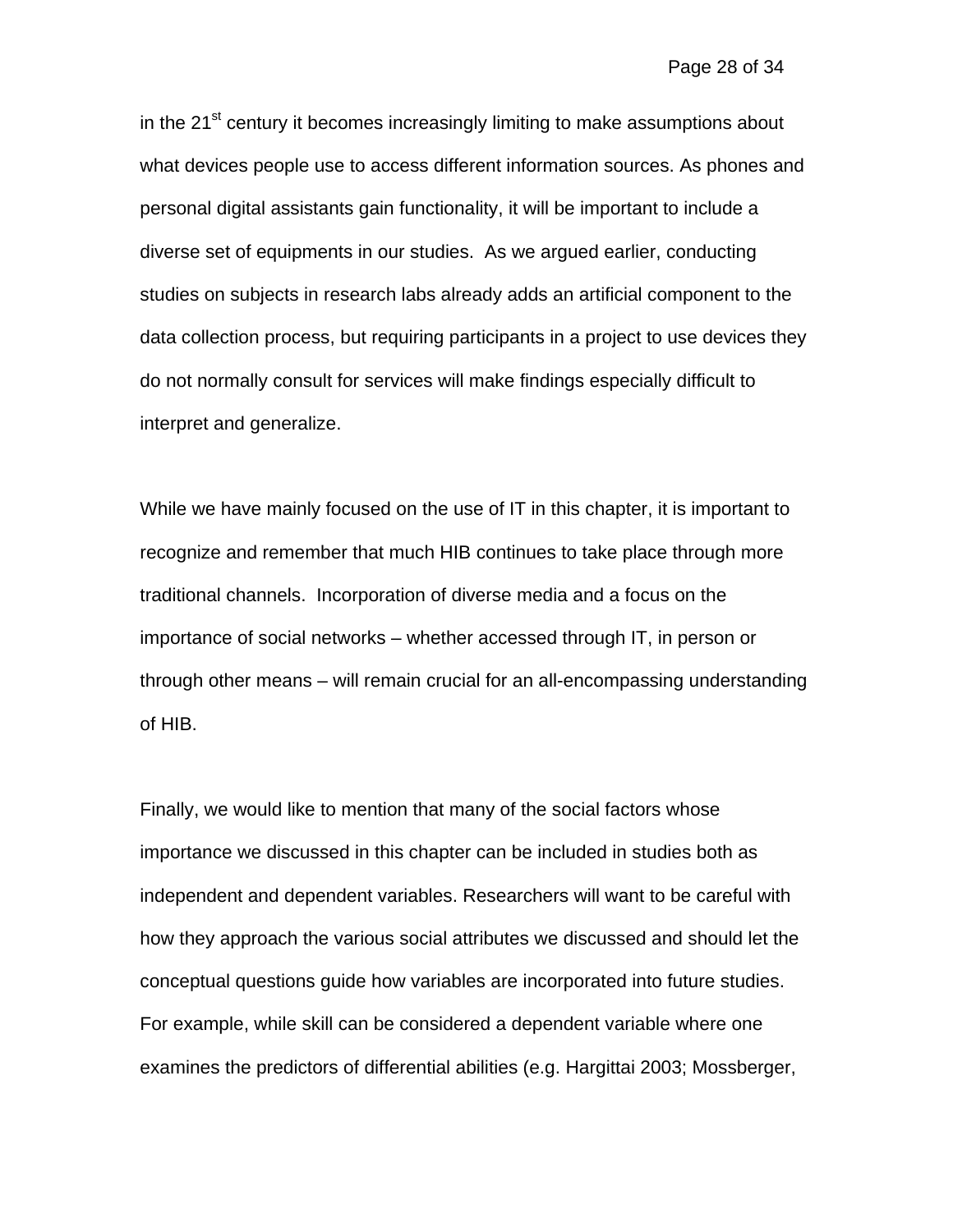Tolbert and Stansbury 2003), it can also serve as an independent variable when one looks at its implications for different types of uses (e.g. Hargittai and Hinnant 2005).

While the research agenda related to HIB has made some significant strides in the past few decades, as we have argued in this chapter, the field faces new challenges as it matures. In particular, we have focused on the importance of incorporating social factors into our analyses. By considering particular socioeconomic features of the populations under study and by expanding the characteristics of the groups whose behavior we investigate, we will gain a better, more encompassing and more generalizable understanding of HIB.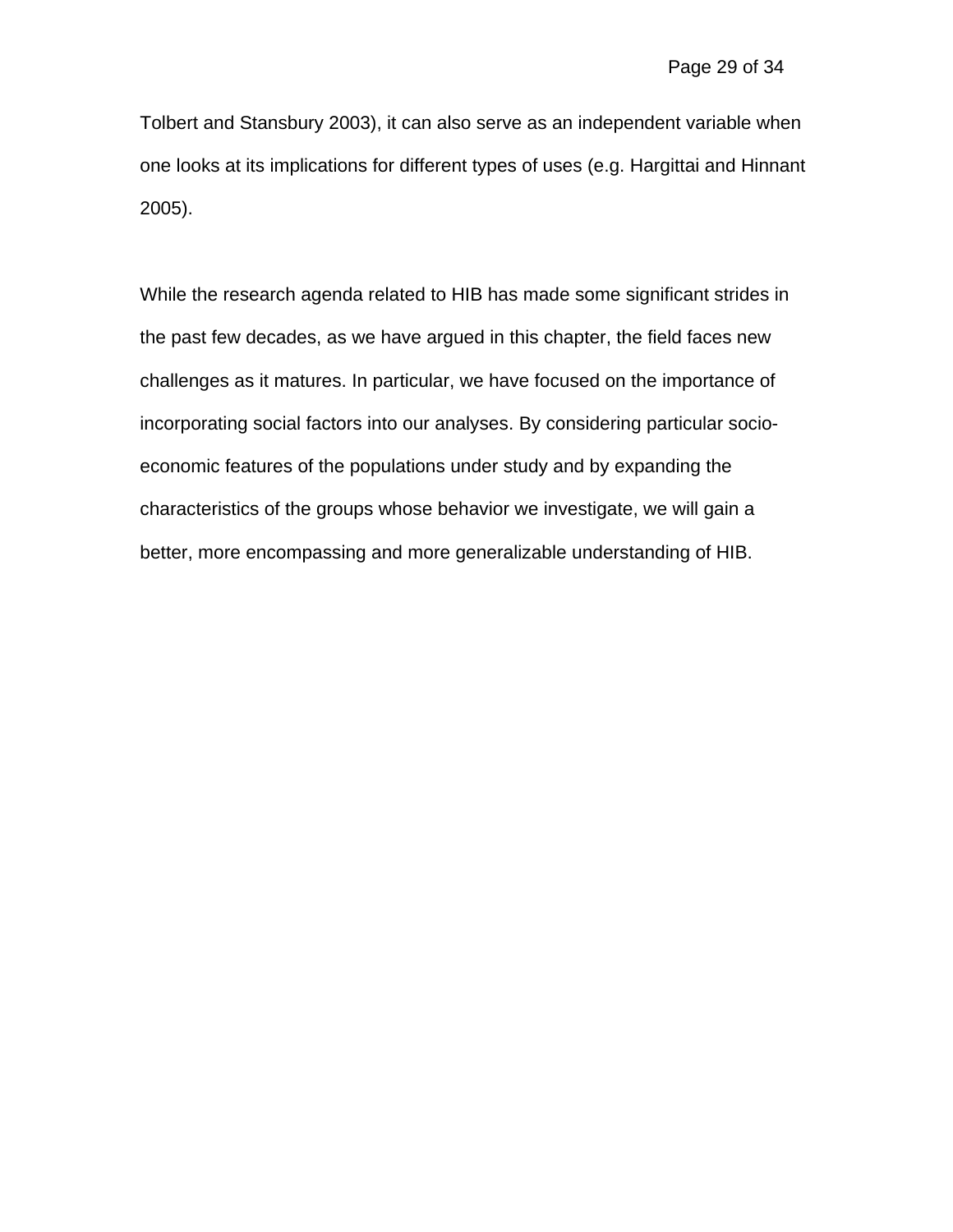## **6. References**

Agada, J. (1999). "Inner-City Gatekeepers: An Exploratory Survey of Their Information Use Environment." *Journal of the American Society for Information Science and Technology 50*(1), 74-85.

Anderson, R. H., T. K. Bikson, S. A. Law and B. M. Mitchell (1995). *Universal Access to E-Mail - Feasability and Societal Implications*. Santa Monica, Calif, RAND.

Barlow, J. P. (1997). "The Best of All Possible Worlds." *Communications of the ACM 40*(2), 68-74.

Bell, D. (1976). *The Coming of the Post-Industrial Society*. New York, Basic Books.

Benbow, C. P. and J. C. Stanley (1980). "Sex Differences in Mathematical Ability: Fact or Artifact?" *Science 210*(4475), 1262-64.

Boneva, B., R. Kraut and D. Frohlich (2001). "Using E-Mail for Personal Relationships: The Difference Gender Makes." *American Behavioral Scientist 45*(3), 530-549.

Bourdieu, P. (1986). The Forms of Capital. *Handbook of theory and research for the sociology of education*. J. G. Richardson. (Ed.) (pp. 241-258). New York, Greenwood Press

Bunz, U. (2004). "The Computer-Email-Web Fluency Scale: Development and Validation." *International Journal of Human-Computer Interaction 17*(4), 477-504.

Carey, R. F., L. E. F. McKechnie and P. J. McKenzie (2001). "Gaining Access to Everyday Life Information Seeking." *Library and Information Science Research 23*(4), 335-349.

Case, D. (2002). *Looking for Information: A Survey of Research on Information Seeking, Needs, and Behavior*. San Diego, Academic Press.

Castells, M. (1996). *The Rise of the Network Society. Vol. 1 of The Information Age: Economy, Society and Culture*. Boston, Blackwell.

Chatman, E. (1991). "Life in a Small World: Applicability of Gratification Theory to Information Seeking Behavior." *Journals of the American Society for Information Science and Technology 42* 438-449.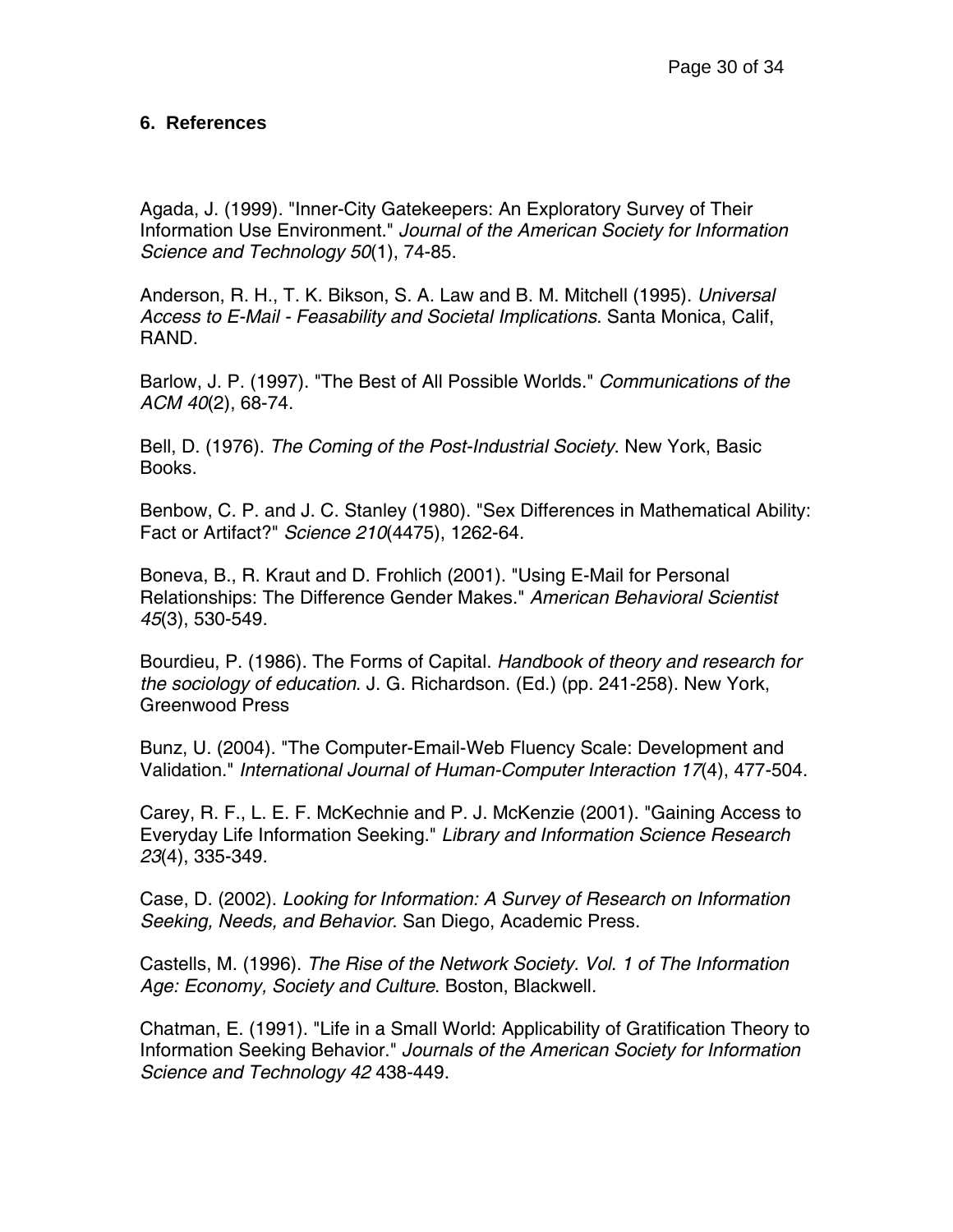Chatman, E. (1996). "The Impoverished Life-World of Outsiders." *Journal of the American Society for Information Science and Technology 47*(3), 193-206.

Cohen, S., R. Mermelstein, T. Kamarck and H. Hoberman (1984). Measuring the Functional Components of Social Support. *Social Support: Theory, Research and Applications*. I. G. Sarason and B. R. Sarason. (Ed.) (pp. 73-94). The Hague, Martines Niijfhoff

Coleman, J. (1988). "Social Capital in the Creation of Human Capital." *American Journal of Sociology 94* S95-S120.

Contractor, N. and P. Monge (2002). "Managing Knowledge Networks." *Managemtn Communication Quarterly 16* 249-258.

Correll, S. J. (2001). "Gender and The Career Choice Process: The Role of Biased Self-Assessments." *American Journal of Sociology 106*(6), 1691-1730.

DiMaggio, P. and E. Hargittai (2002). *The New Digital Inequality: Social Stratification Among Internet Users*. American Sociological Association Annual Meetings, Chicago, IL.

DiMaggio, P., E. Hargittai, C. Celeste and S. Shafer (2004). Digital Inequality: From Unequal Access to Differentiated Use. *Social Inequality*. K. Neckerman. (Ed.) (pp. 355-400). New York, Russell Sage Foundation

Dizard, W. (1997). *MegaNet: How the Global Communications Network Will Connect Everyone On Earth*. Boulder, CO, Westview.

Etzkowitz, H., C. Kemelgor and B. Uzzi (2000). *Athena Unbound: The Advancement of Women in Science and Technology*. Cambridge, Cambridge University Press.

Ford, N., D. Miller and N. Moss (2001). "The Role of Individual Differences in Internet Searching: An Empirical Study." *Journal of the American Society for Information Science and Technology 52*(12), 1049-1066.

Goldfarb, A. (2002). Analyzing Website Choice Using Clickstream Data. *Advances in Applied Microeconomics v.11: The Economics of the Internet and Ecommerce*. M. R. Baye. (Ed.) (pp. 209-230). Elsevier Science Ltd.

Hargittai, E. (2000). "Open portals or closed gates? Channeling content on the World Wide Web." *Poetics 27* 233-253.

Hargittai, E. (2002). "Beyond logs and surveys: In-depth measures of people's Web use skills." *Journal of the American society for information science and technology perspectives 53*(14), 1239-1244.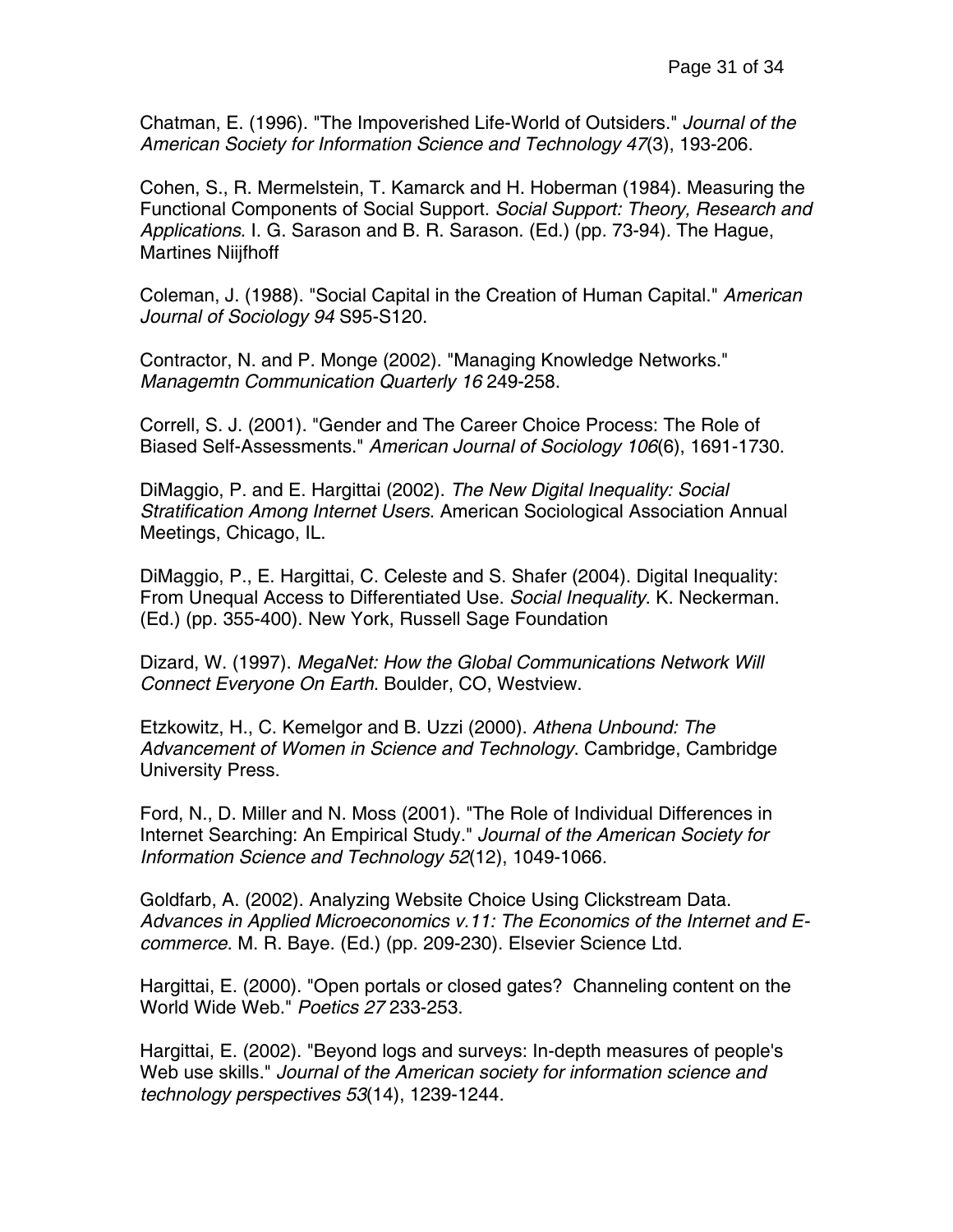Hargittai, E. (2002). "Second-Level Digital Divide: Differences in People's Online Skills." *First Monday 7*(4).

Hargittai, E. (2003). *How Wide a Web? Inequalities in Accessing Information Online*. Sociology Department. Princeton, NJ, Princeton University.

Hargittai, E. (2004). "Classifying and Coding Online Actions." *Social Science Computer Review 22*(2).

Hargittai, E. (2005). "Survey Measures of Web-Oriented Digital Literacy." *Social Science Computer Review 23*.

Hargittai, E. and A. Hinnant (2005). *New Dimensions of the Digital Divide: Differences in Young Adults' Use of the Internet*. Eastern Sociological Society, Washington, D.C.

Hargittai, E. and S. Shafer (2003). *Refining the "Digital Divide": Gender Differences in Web-Use Skill*. Culture and Society Workshop, Northwestern University.

Houtari, M.-L. and E. Chatman (2001). "Using Everyday Life Information Seeking to Explain Organizational Behavior." *Library and Information Science Research 23* 351-366.

Howard, P. E. N. and S. Jones (2003). *Society Online*. Thousand Oaks, Calif, Sage Publications.

Howard, P. N., L. Rainie and S. Jones (2001). "Days and Nights on the Internet: The Impact of a Diffusing Technology." *American Behavioral Scientist 45*(3), 383- 404.

Hyde, J. S., E. Fennema and S. J. Lamon (1990). "Gender Differences in Mathematics Performance: A Meta-Analysis." *Psychological Bulletin 107*(2), 139- 55.

Jansen, B. J. and U. Pooch (2001). "A Review of Web Searching Studies and a Framework for Future Research." *Journal of the American Society for Information Science and Technology 52*(3), 235-246.

Katz, J. E. and R. E. Rice (2002). *Social Consequences of Internet Use: Access, Involvement and Interaction*. Cambridge, MA, MIT Press.

Kiesler, S., B. Zdaniuk, V. Lundmark and R. Kraut (2000). "Troubles With the Internet: The Dynamics of Help at Home." *Human-Computer Interaction 15*(4), 323-351.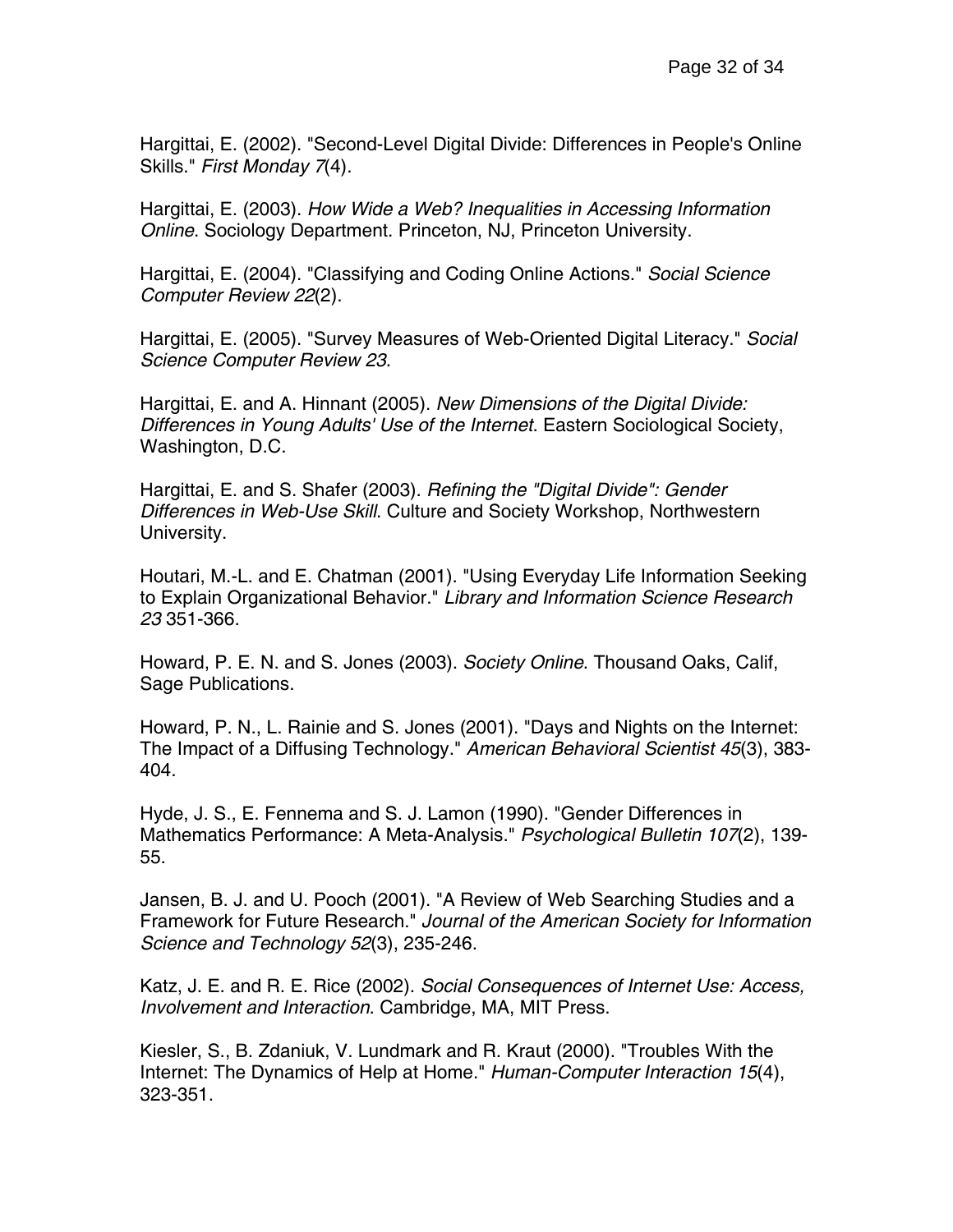Liff, S. and A. Shepherd (2004). *An Evolving Gender Digital Divide?* Internet Issue Brief. Oxford, Oxford Internet Institute. 2**:** 1-17.

Marchionini, G. (1995). *Information Seeking in Electronic Environments*. New York, Cambridge University Press.

Margolis, J. and A. Fisher (2002). *Unlocking the Clubhouse: Women in Computing*. Cambridge, MA, MIT Press.

Mossberger, K., C. J. Tolbert and M. Stansbury (2003). *Virtual Inequality: Beyond the Digital Divide*. Washington, D.C., Georgetown University Press.

Murdock, G., P. Hartmann and P. Gray (1992). Contextualizing Home Computing: Resources and Practices. *Consuming Technologies*. R. Silverstone and E. Hirsch. (Ed.) (pp. 146-160). New York, NY, Routledge

Nielsen, J. (2005). *Usability of Websites for Teenagers*. Alertbox, Nielsen Norman Group.

Osborne, J. W. (2001). "Testing Stereotype Threat: Does Anxiety Explain Race and Sex Differences in Achievement?" *Contemporary Educational Psychology 26*(3), 291-310.

Reich, R. (1992). *The Work of Nations: Preparing Ourselves for 21st-Century Capitalism*. New York, Vintage Books.

Rieh, S. Y. (2004). "On the Web at Home: Information Seeking and Web Searching in the Home Environment." *Journal of the American Society for Information Science and Technology 55* 743-753.

Rogers, E. (1995). *Diffusion of Innovations*. New York, Free Press.

Savolainen, R. (1995). "Everyday Life Information Seeking: Approaching Information Seeking in the Context of 'Way of Life'." *Library and Information Science Research 17* 259-294.

Schumacher, P. and J. Morahan-Martin (2000). "Gender, Internet and Computer Attitudes and Experiences." *Computers in Human Behavior 16*(1), 13-29.

Spink, A. (2002). "Introduction to the Special Issue on Web Research." *Journal of the American Society for Information Science and Technology 53*(2), 65-66.

Spink, A. and C. Cole (2001). "Information and Poverty: Information-Seeking Channels Used by African American Low-Income Households." *Library and Information Science Research 23*(1), 45-65.